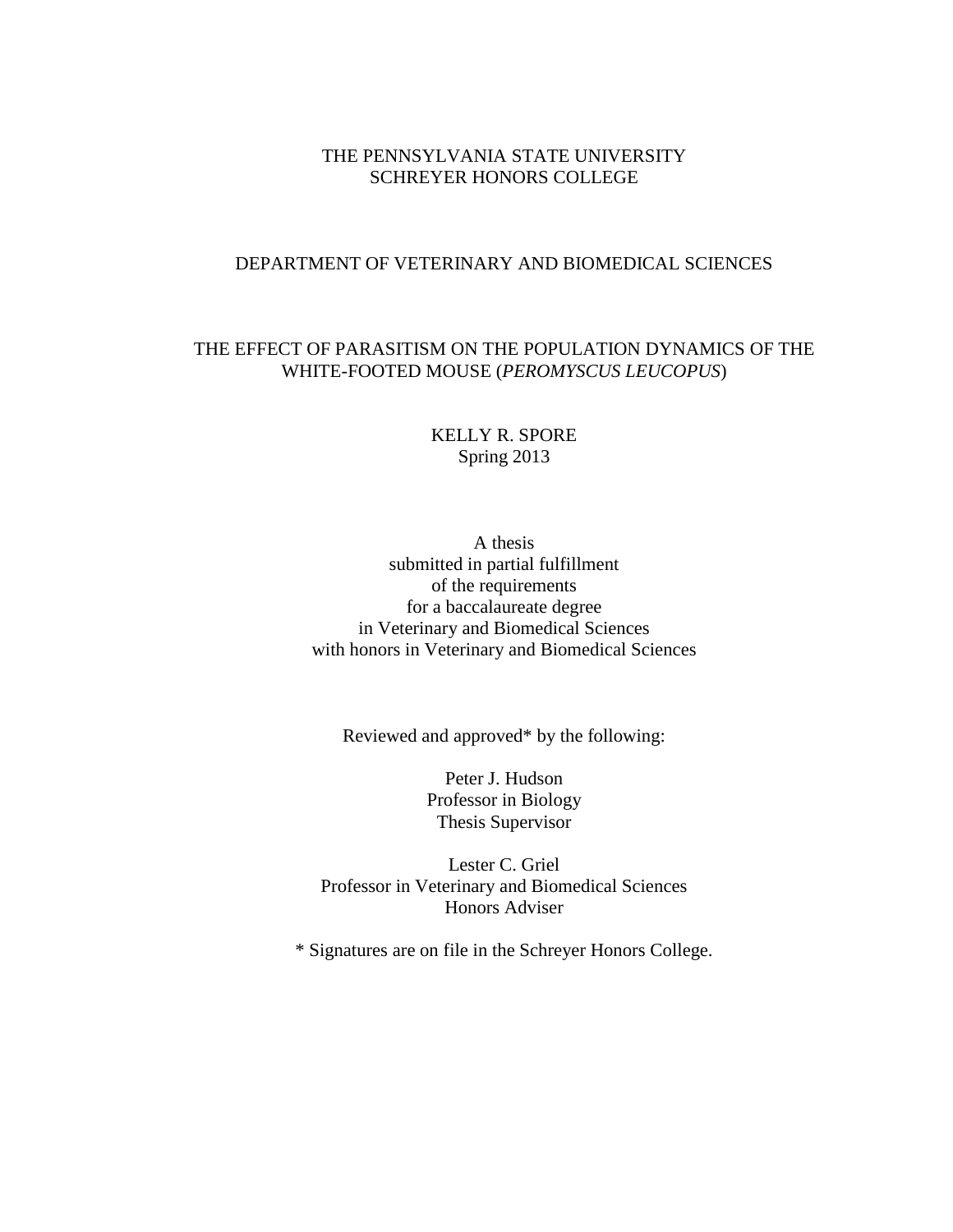### **ABSTRACT**

Population cycles have been recorded for a number of animal species and can have major impacts on society, accounting for numerous disease outbreaks and considerable losses in agricultural crops. However, there still exists a lack of clear evidence in the scientific community regarding the mechanisms driving these population cycles. Previous studies have demonstrated that endoparasites may have the ability to regulate the growth of host populations, although few empirical studies have tested this claim. We examined the impact of parasitism by helminthes on the population dynamics of the white-footed mouse (*Peromyscus leucopus*), a species with unstable population dynamics, and found that administration of anthelmintic significantly increased the average proportion of individuals in breeding condition and the average proportion of females pregnant. Additionally, administration of the anthelmintic significantly increased the average mass, average body length and average growth rate of male *P. leucopus*. However, the anthelmintic did not influence the survival or the population estimates of *P. leucopus*. The whitefooted mouse served as a model organism, but the results may be applicable to other species that exhibit population cycles as well.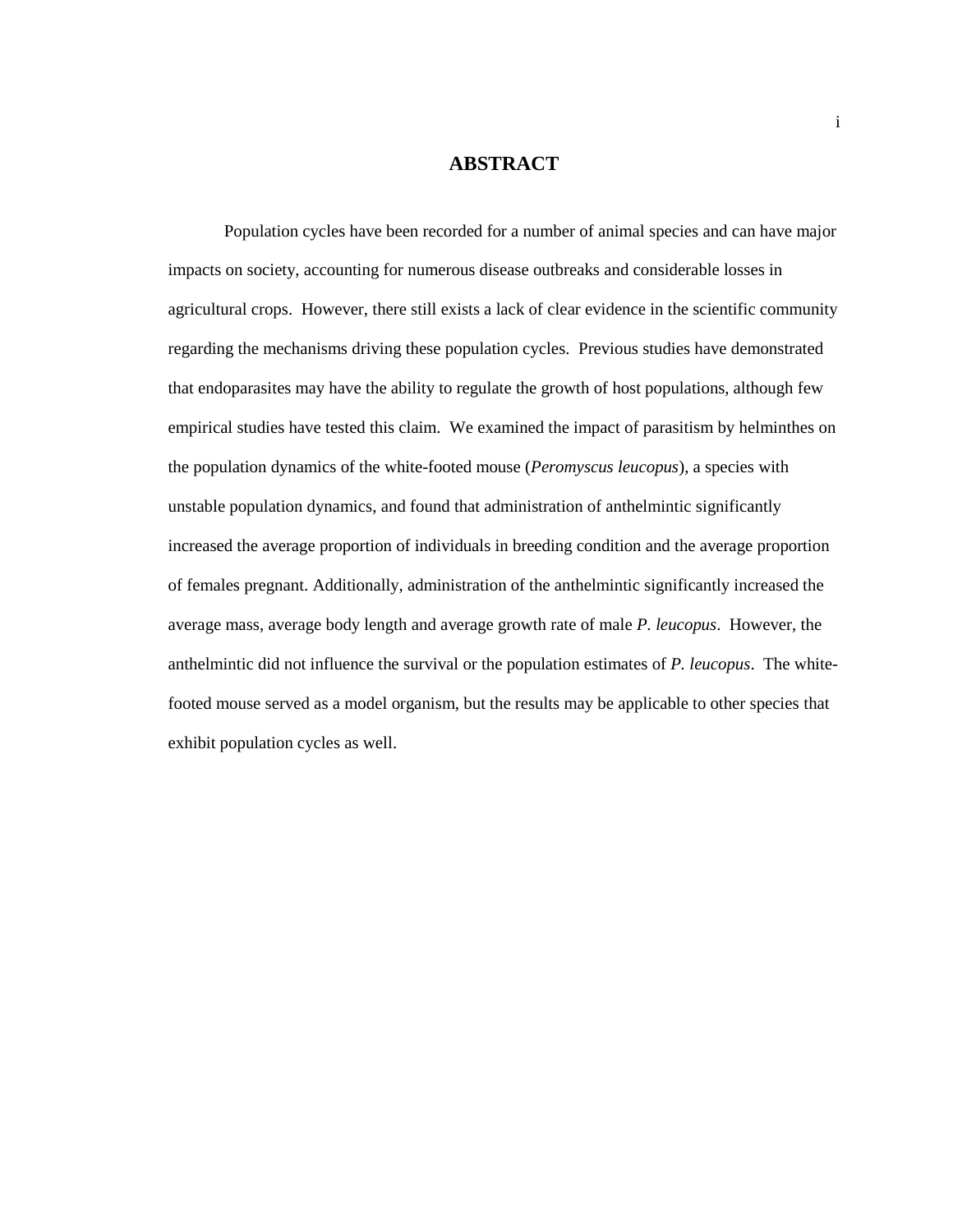# **TABLE OF CONTENTS**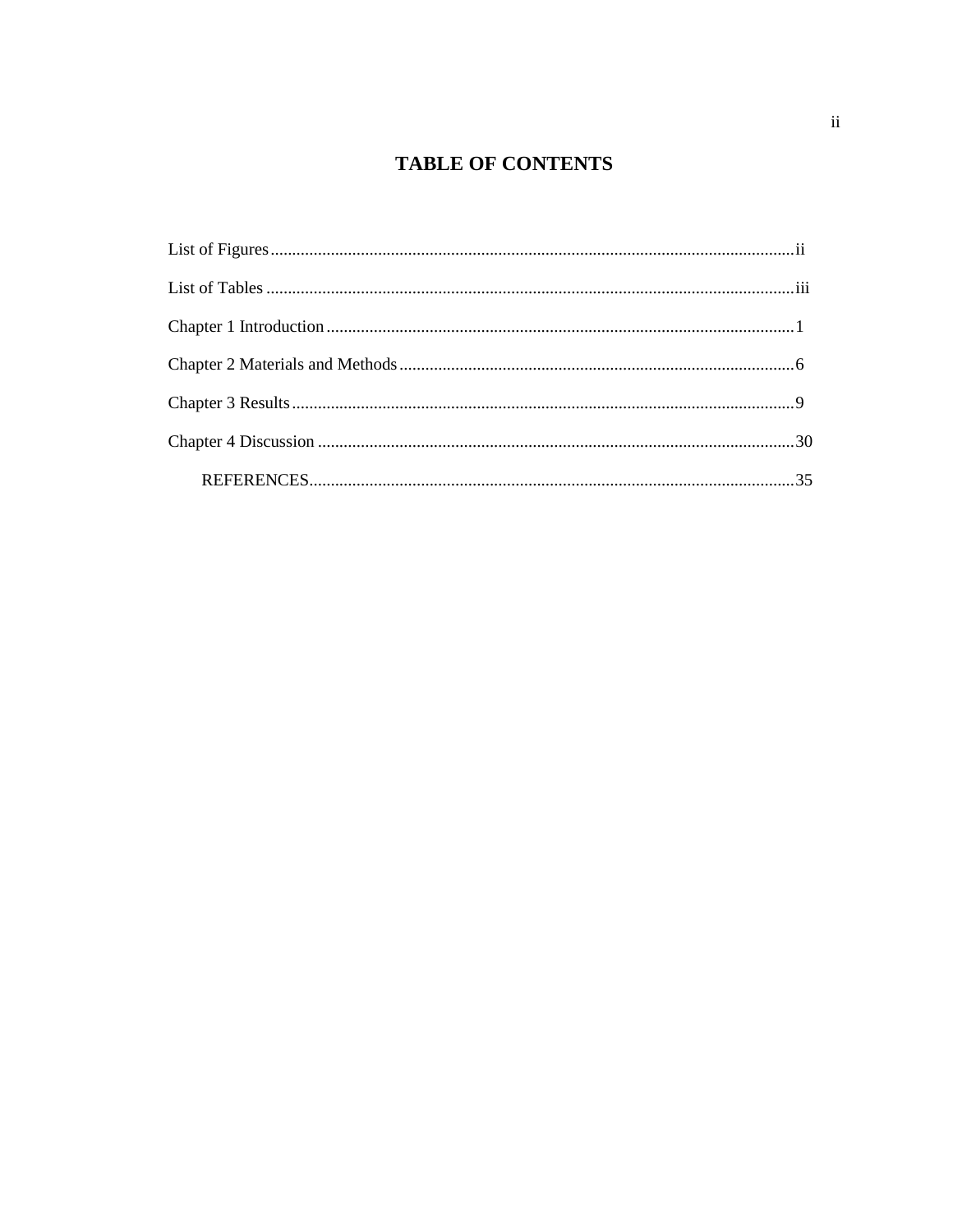# **LIST OF FIGURES**

| Figure 1. Average population estimates of <i>P. leucopus</i> using the Jolly-Seber population                                                                            |  |
|--------------------------------------------------------------------------------------------------------------------------------------------------------------------------|--|
|                                                                                                                                                                          |  |
|                                                                                                                                                                          |  |
|                                                                                                                                                                          |  |
|                                                                                                                                                                          |  |
| Figure 6. Average proportions of resident female <i>P. leucopus</i> pregnant and resident male                                                                           |  |
| Figure 7. Average proportions of resident P. leucopus in breeding condition, resident<br>female P. leucopus pregnant and resident male P. leucopus with descended testes |  |
|                                                                                                                                                                          |  |
| Figure 9. Average proportions of resident P. leucopus parasitized by any ectoparasite                                                                                    |  |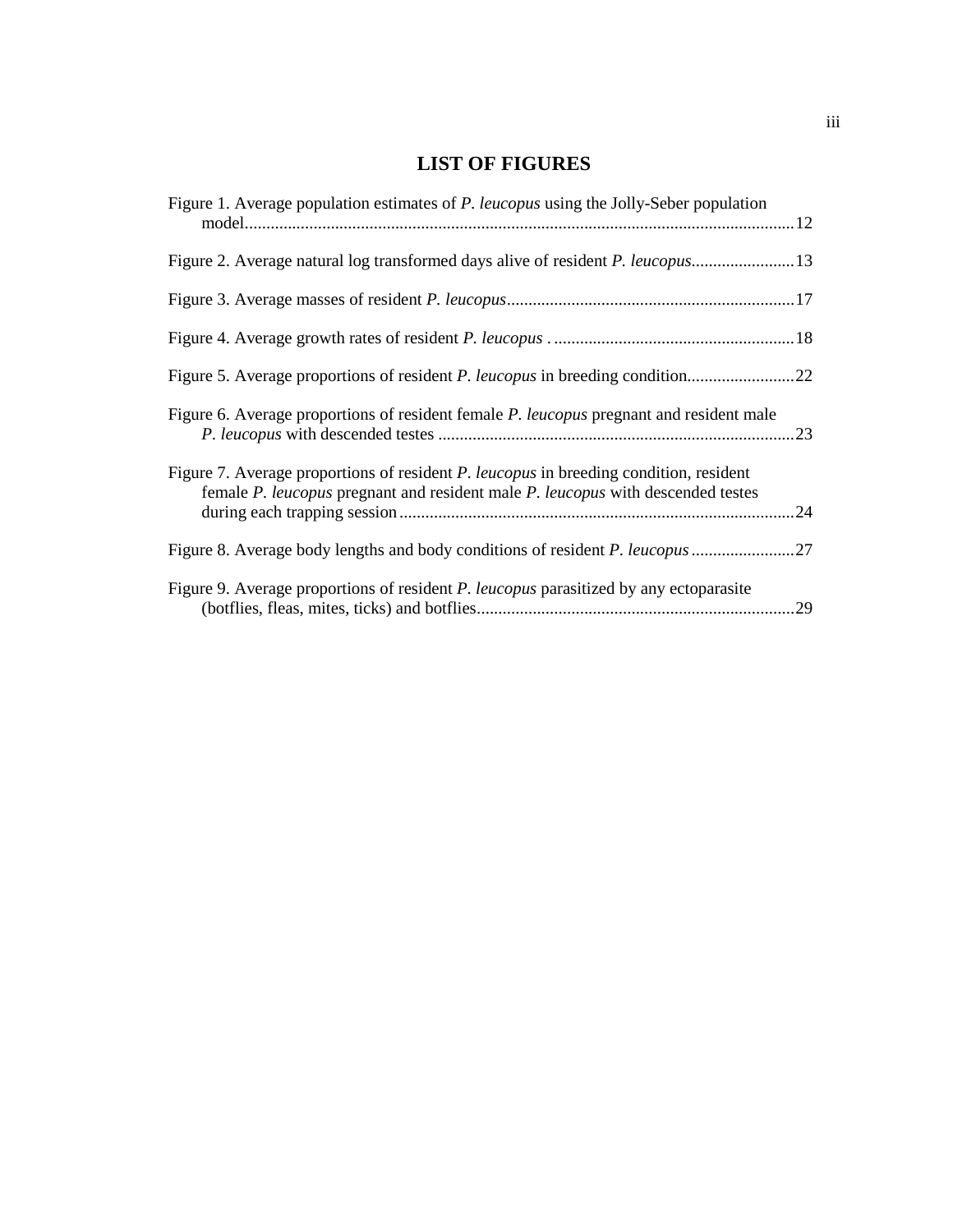# **LIST OF TABLES**

| Table 1. Average natural log transformed days alive of resident <i>P. leucopus</i> 11 |  |
|---------------------------------------------------------------------------------------|--|
|                                                                                       |  |
|                                                                                       |  |
| Table 4. Average proportions of individuals in breeding condition of resident P.      |  |
|                                                                                       |  |
|                                                                                       |  |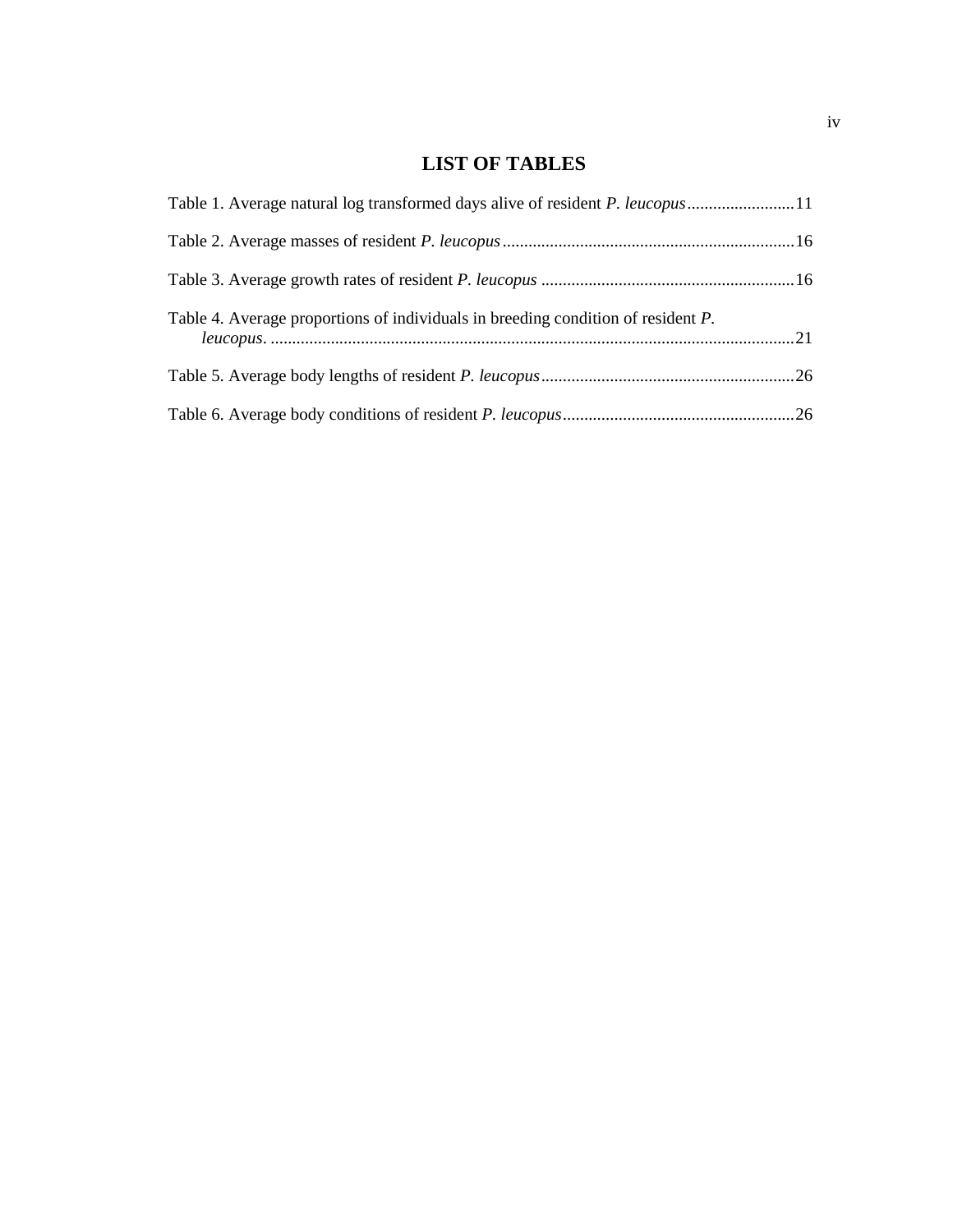#### **Chapter 1**

# **Introduction**

<span id="page-5-0"></span>Fluctuations in animal numbers, known as population cycles, have been recorded for a number of species (Elton and Nicholson, 1942; Elton, 1924; Hudson et al., 1992; Krebs et al., 1973; Peterson et al., 1984). These cycles can have major impacts on society, accounting for numerous infestations which lead to famine and disease (Beck et al., 1959; Singleton et al., 2001; Vanbuskirk and Ostfeld, 1995; Williamson and Oyston, 2012). Outbreaks of bubonic plague, caused by the bacterium *Yersinia pestis*, were increased by abundance in the black rat population (*Rattus rattus*) (Williamson and Oyston, 2012). This bacterium claimed the lives of over sixtyfive million people throughout the course of three pandemics, most notably the Black Plague which extirpated one-third of Europe's population in the  $14<sup>th</sup>$  century (Williamson and Oyston, 2012). Another devastating example involves the periodic density peaks of the house mouse (*Mus domesticus*) throughout southeastern, grain-growing regions of Australia (Singleton et al., 2001). *M. domesticus* densities have reached exceedingly high levels, and these animals have diminished crops (Singleton et al., 2001). Despite their impact, the mechanisms driving population fluctuations are poorly understood.

Charles Elton, an English zoologist and ecologist, was one of the first to recognize the importance of understanding population cycles (Elton and Nicholson, 1942; Elton, 1924) . As a biological consultant to the Hudson's Bay Company, Elton collected trapper records dating back to the  $18<sup>th</sup>$  century which allowed him to describe population fluctuations in fur bearing animals (Elton and Nicholson, 1942). Through these records, he demonstrated that snowshoe hare and Canadian lynx population cycles strongly correlated with one another, implying that predation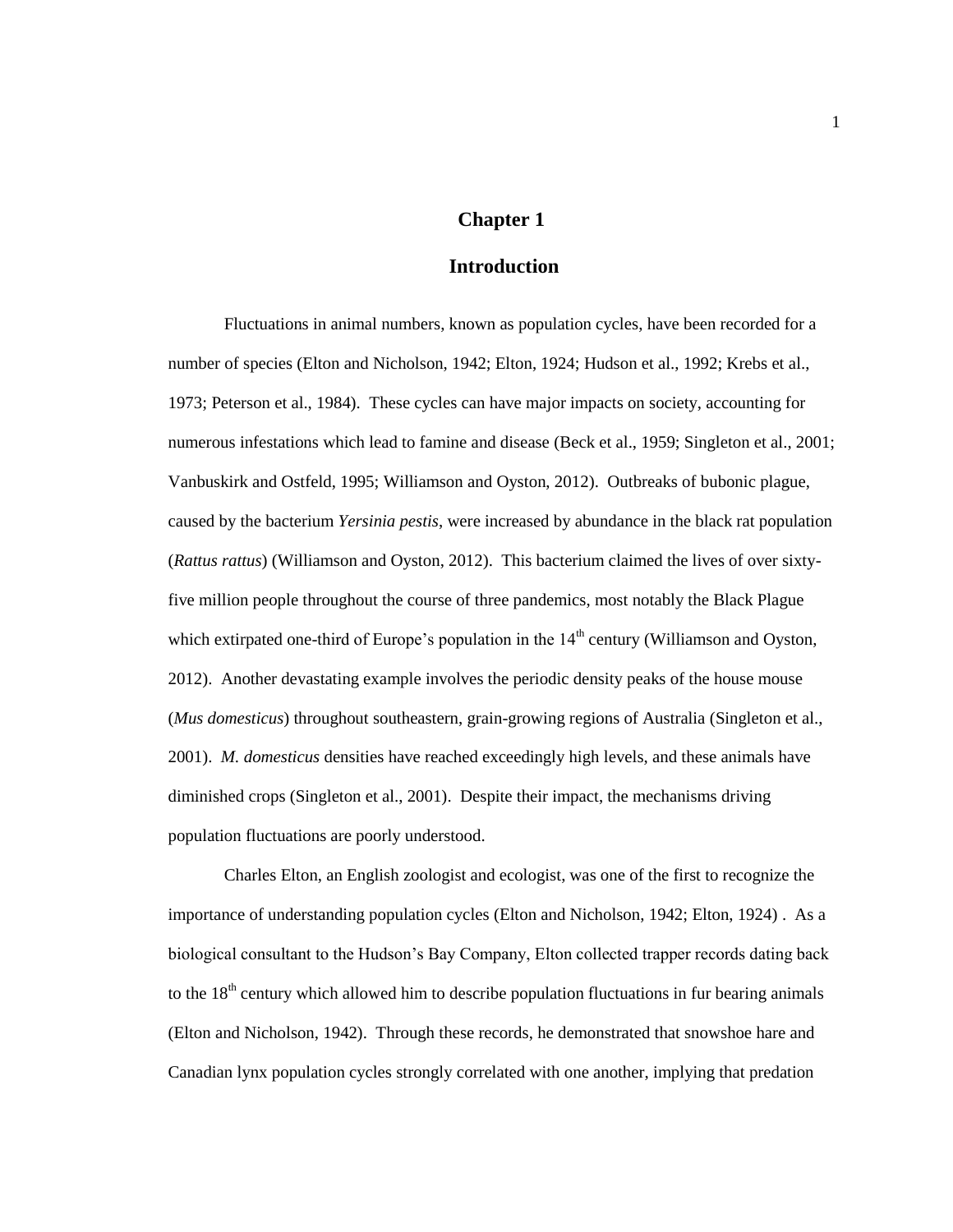was driving changes in snowshoe hare abundance (Elton and Nicholson, 1942). Elton also recognized the importance of studying population cycles in less conspicuous animals, because their impact can be great. For this reason, Elton devoted a portion of his career studying rodent population cycles. He stated in his paper, *Periodic Fluctuations in the Number of Animals: Their Causes and Effects (1924)*, "We have seen that the numbers of many different orders of mammals fluctuate in a periodic way, and the phenomenon is obviously of wide occurrence in mammals. The rodents show it most clearly, but it occurs as well in insectivores, carnivores, and marsupials. Further work will, no doubt, disclose its existence in other groups of mammals,"(Elton, 1924). Although Elton made a major contribution to the knowledge of population cycles, there is a need to understand the mechanisms driving these fluctuations and to identify how general these cycles may be.

Another attempt to understand population cycles was made in the early  $20<sup>th</sup>$  century by Alfred J. Lotka through the proposal of the Lotka-Volterra model, a pair of equations that define predator-prey relations (Lotka, 1925). This model is recognized as one of the most fundamental theories in the field of ecology, as it is commonly referred to in scientific literature. Nevertheless, the model makes a number of assumptions that oversimplify population dynamics, making the classic model impractical in many ecological studies. For example, the model predicts that the enrichment of a system will lead to an increase in the equilibrium density of the predator, but will create no change in the equilibrium density of the prey (Hairston et al., 1960), destabilizing the community equilibrium (Rosenzwe.Ml, 1971). This prediction, however, is challenged by several biological studies (Arditi and Ginzburg, 1989; McCauley and Murdoch, 1987). Another example is referred to as the "biological control paradox" (Arditi and Berryman, 1991; Luck, 1990). The Lotka-Volterra model predicts that maintaining a very low and stable prey equilibrium density is not plausible; however, there are several examples of predator introductions that result in the prey population being maintained at a low, but stable density (Debach, 1974; Hagen and Franz, 1973;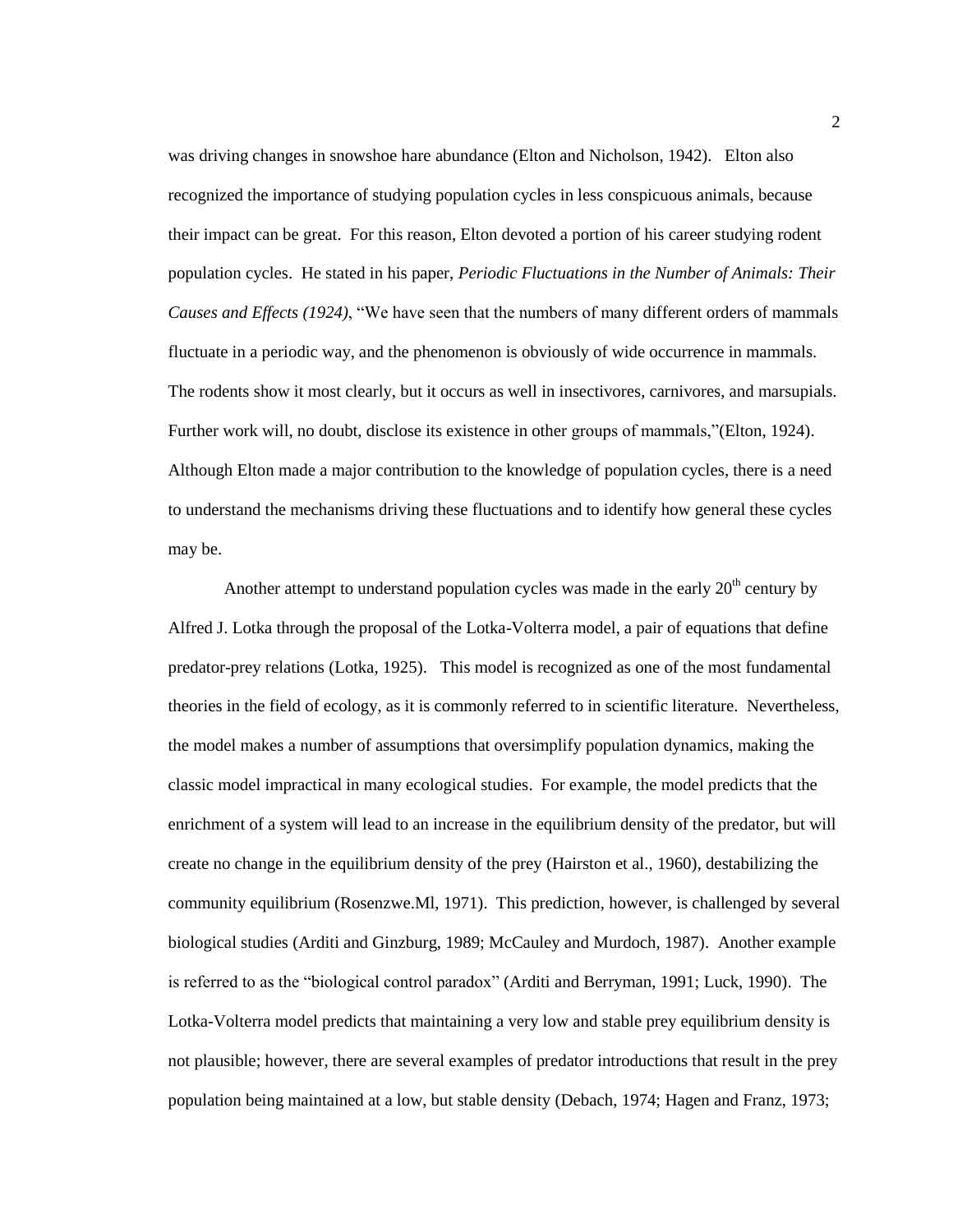Turnbull and Chant, 1961). Although, the research of Lotka contains many gaps, his work provides an excellent foundation for further research that aims to define the mechanisms driving population cycles.

Roy M. Anderson and Robert M. May, leading experts in epidemiology, further developed population models, but applied them to host-parasite interactions (Anderson and May, 1978; May and Anderson, 1978). Under certain conditions, parasites play an analogous role to predators in which they suppress the growth of the prey population. They do this in two ways: by decreasing fecundity and increasing mortality of the host population (Anderson and May, 1978; May and Anderson, 1978). Anderson and May (1978) defined three specific conditions which strengthen the regulatory influence of the parasite population and create a stabilizing host-parasite interaction: First, aggregation of the parasites within the host population, in which relatively few members of the host population harbor the majority of the parasites. Second, the parasite population is constrained by density-dependent factors; and third, host mortality positively correlates with parasite burden at a rate greater than the linear (Anderson and May, 1978; May and Anderson, 1978). May and Anderson (1978) also defined three specific conditions which weaken the regulatory influence of the parasite population and create a destabilizing host-parasite interaction: First, the parasites' effect on fecundity is large compared to their effect on morbidity. Second, the parasites are distributed randomly throughout the host population; and third, there exist time delays in parasite reproduction and transmission (Anderson and May, 1978; May and Anderson, 1978). True parasite-host relationships exhibit all six of these conditions presented by Anderson and May (1978), such that the final dynamics are a tension between these factors (Anderson and May, 1978; May and Anderson, 1978). The population models developed by Anderson and May are significant, because they provide a framework to test whether parasitehost relationships are in balance between a stabilizing and destabilizing interaction, and whether parasites have the ability to regulate the growth of host populations.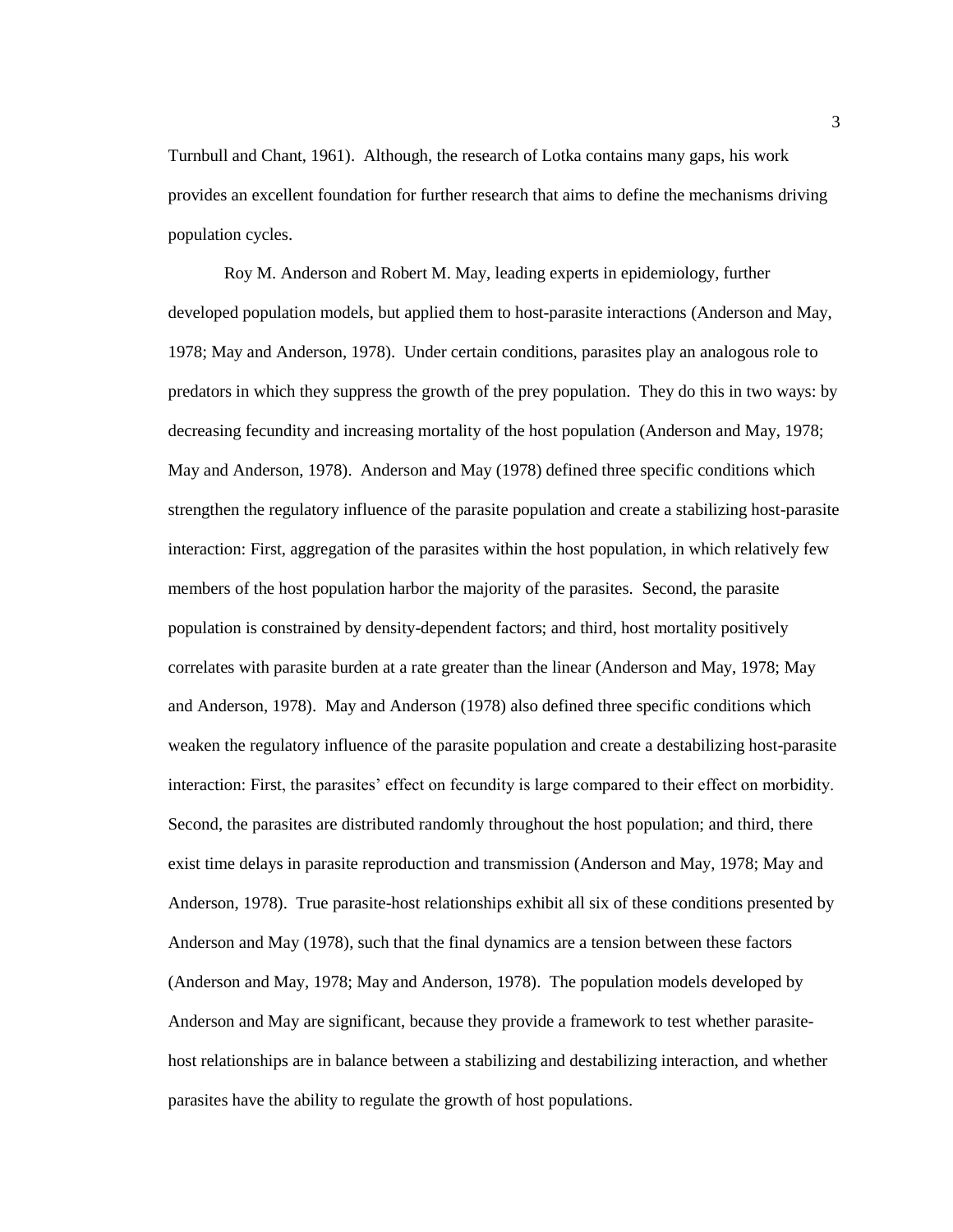Although, Anderson and May made a major contribution in the understanding of parasitehost population dynamics, relatively few studies have been performed to test these models. The parasite-host interaction is often overlooked in ecological studies, because the effect on mortality is small in comparison to predation. However, its effects on morbidity can be great. Parasites have the ability to affect predation, reduce aggression in the host, increase susceptibility to disease and reduce access to resources (Vandegrift and Hudson, 2009). In addition, parasites can reduce fecundity in the host population (Vandegrift et al., 2008), which affects population growth and can lead to the instability in host population dynamics and even the generation of population cycles (Dobson and Hudson, 1992; Hudson et al., 1992). Red grouse (*Lagopus lagopus scoticus*) are well known to exhibit population cycles. In a classic study, Hudson et. al. (1992) gathered the necessary data on the vital rates of the avian species and the dominant intestinal parasite, *Trichostrongylus tenius* and used these data to parameterize the Anderson and May models. They were subsequently able to demonstrate that the removal of the parasitic nematode *T. tenuis* with anthelmintic stopped the cyclic population crash of the red grouse in northern England. The removal of this parasite led to an increase in fecundity and an elimination of the population cycle (Dobson and Hudson, 1992; Hudson et al., 1992). This study is the first recorded empirical evidence to demonstrate that parasites can control population cycles, and supports the hypothesis that parasites may control population cycles in other species.

The North American white-footed mouse (*Peromyscus leucopus*) is also known to exhibit population cycles. The *P. leucopus* populations in northeastern North America exhibit a peculiar breeding pattern, in which females cease breeding during the midsummer. This phenomenon is referred to as the "midsummer breeding hiatus" (Brown, 1964; Burt, 1940; Cornish and Bradshaw, 1978; Rintamaa et al., 1976; Terman, 1998; Wolff, 1985) and has not been explained through food shortage (Wolff, 1986) or lack of sexually mature individuals (Terman, 1998). In an attempt to understand the population cycles of the North American white-footed mouse,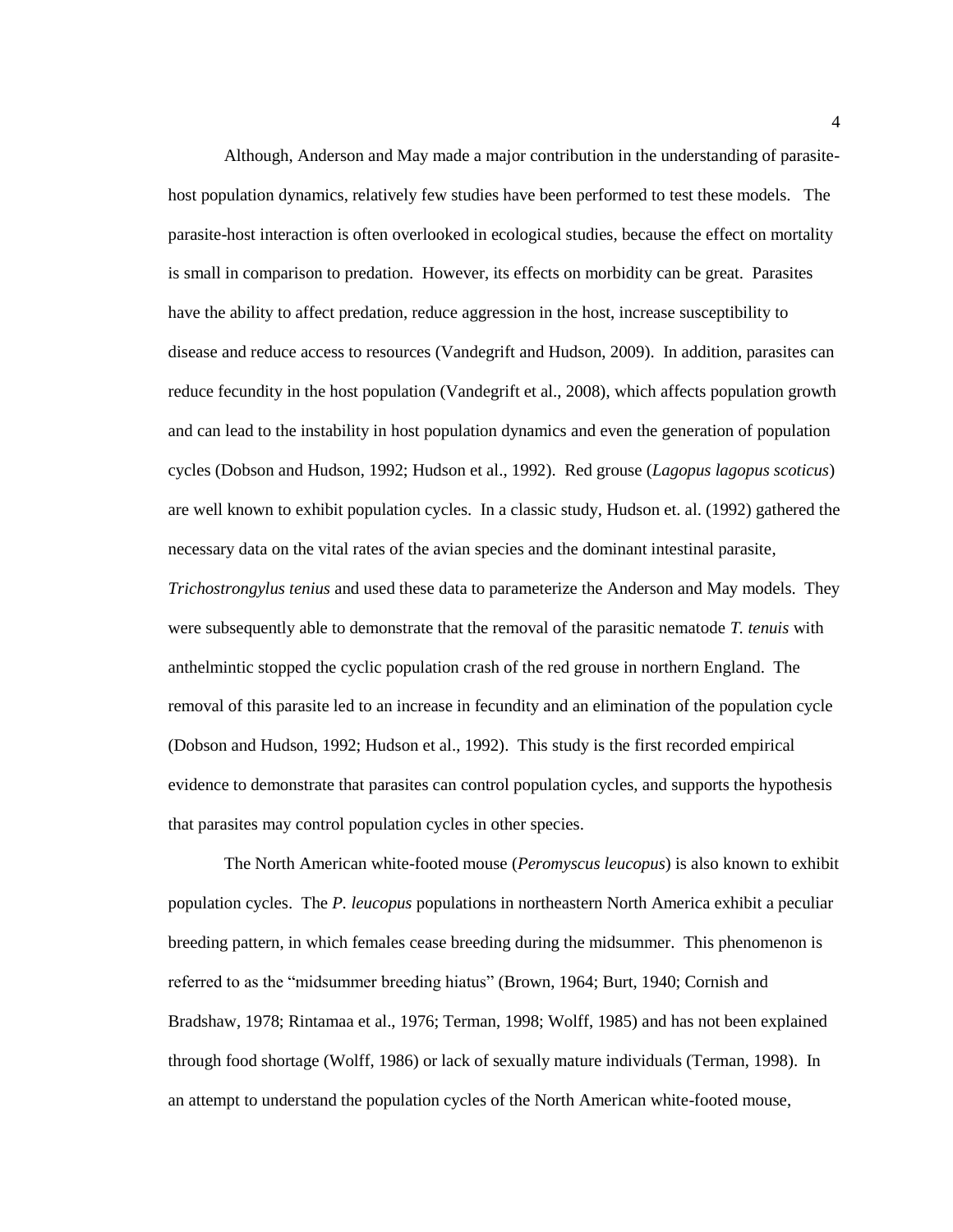Vandegrift et. al. (2008) gathered data on the necessary vital rates of the rodent species and the dominant nematode in their parasite community (*Pterygodermatites peromysci*) and parameterized the data into the Anderson and May models. They determined that *P. peromysci*  and *P. leucopus* appear to satisfy the criteria for an unstable parasite-host relationship: The parasite burden has a minimal effect on mortality, large effect on fecundity and the parasites are not aggregated (Anderson and May, 1978; May and Anderson, 1978; Vandegrift and Hudson, 2009). Through the administration of anthelmintic, Vandegrift et. al. (2008) were able to reverse the midsummer breeding hiatus, suggesting that *P. peromysci* may cause instability in the *P. leucopus* populations (Vandegrift et al., 2008).

Population cycles of rodents can have major impacts on human society, leading to famine and disease. Rodents are major carriers of zoonotic diseases. Hantavirus pulmonary syndrome (HPS), monkeypox, leptospirosis, Lassa fever and bubonic plague are only a few examples of potentially fatal diseases that rodents transmit to humans (Ostfeld and Holt, 2004). When rodent population levels rise, these diseases become a serious threat to human health. The ultimate objective of this study is to understand the effect of parasitism on population dynamics in the white-footed mouse. We designed an experiment to monitor the survival, reproductivity and demographics of 12 *P. leucopus* populations. We predict that anthelmintic treated mice will have higher reproductive rates, higher survival rates and better physiological conditions compared with control mice. Learning to control rodent populations through parasitic manipulation may lead to the development of techniques that will reduce disease transmission and infestation levels from these animals. These techniques may be applicable to other species as well.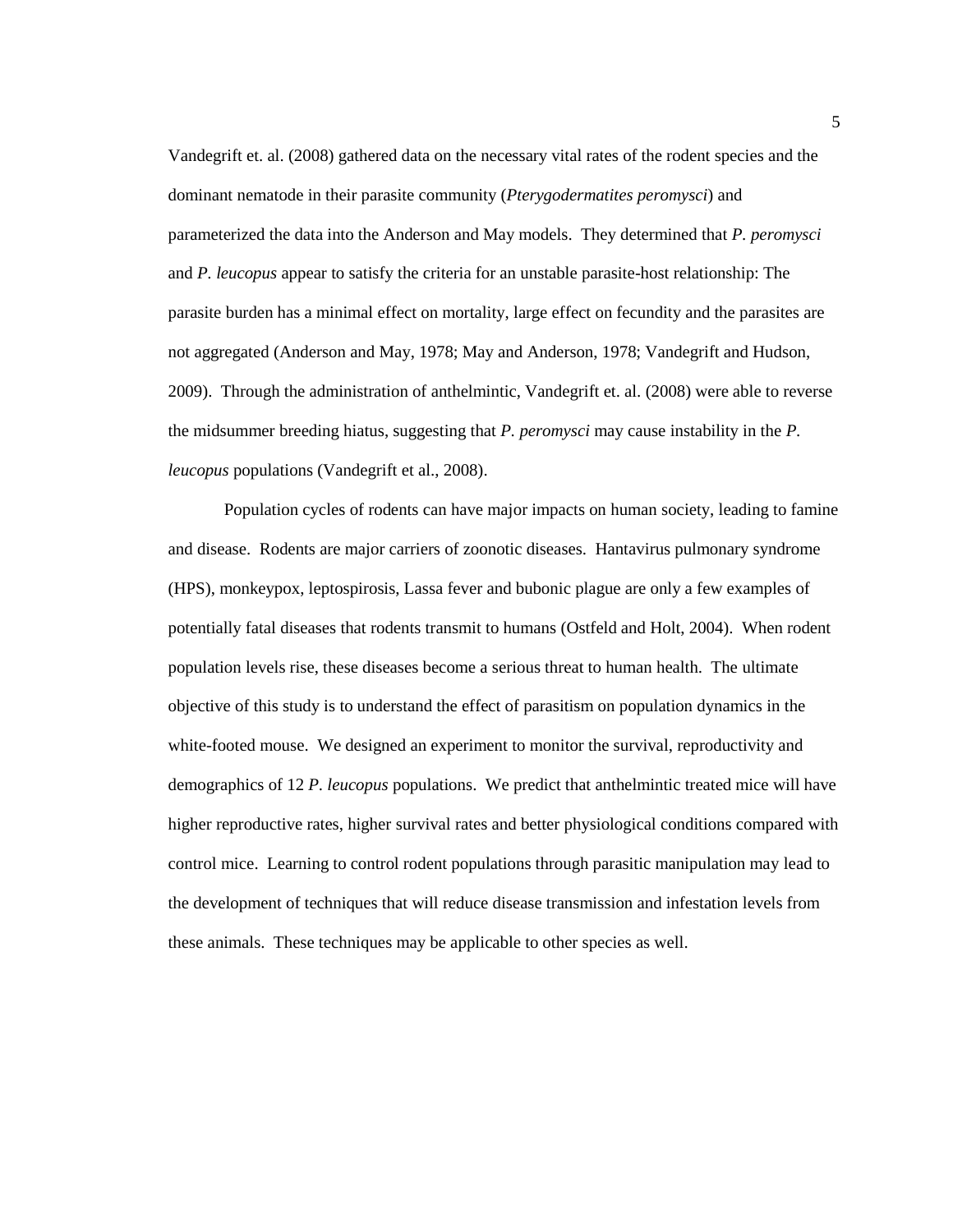#### **Chapter 2**

# **Materials and Methods**

## <span id="page-10-0"></span>**2.1 General Methodology**

The fieldwork occurred in open hardwood forest within the Pennsylvania State University's Experimental Forest which is located 20 kilometers south of State College, Pennsylvania. The experimental design consisted of a total of 12 grids, each separated by at least 500 m. Each grid consisted of 64 live traps in 15 meter trap intervals (105 m<sup>2</sup>/grid). The trapping of small mammals was performed using Ugglan live-traps. Trapping occurred bi-weekly from May 24, 2011 until November 23, 2011, with a 3 week interval between trapping sessions. A total of 9 trapping sessions occurred. Captured animals were processed (as described below) and released at the point of capture.

The grids were randomly assigned as control or treatment, with 6 grids in each category. Beginning the second trapping session (June 14, 2011), captured mice in the treatment group were given anthelmintic (1  $\mu$ L g<sup>-1</sup> Levamisole hydrochloride<sup>TM</sup>; dose: 36 mg kg<sup>-1</sup>) once within each trapping session, and captured mice in the control group were given an equal dose of sterile water once within each trapping session. All handing procedures and data retrieval were approved through the Institutional Animal Care and Use Committee (IACUC) at the Pennsylvania State University.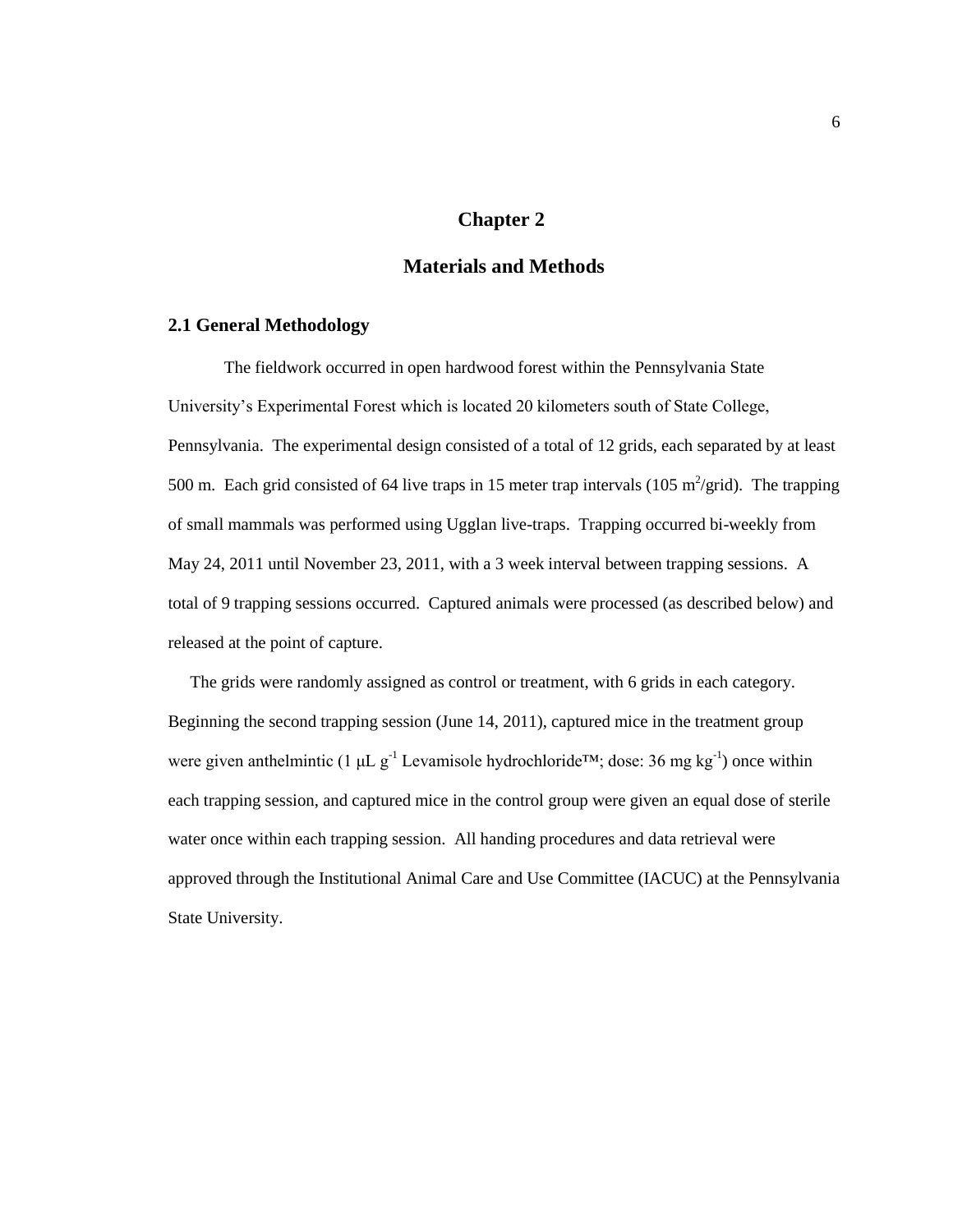#### **2.2 Field Techniques**

Physical measurements were taken from each individual animal and included mass, body length, sex and molting stage. Animals were classified as reproductive or non-reproductive. Males were considered reproductive if they had descended testes and females were considered reproductive if they had a perforated vagina, were lactating or were pregnant. Animals were classified as juveniles if they had a mass at or below 15.0 grams; they were classified as subadults if they had a mass between 15.1 and 19.9 grams, and they were classified as adults if they had a mass of 20.0 grams and above. The burden and location of ectoparasites were recorded, including ticks, botflies, mites and fleas. Presence and location of wounds were also noted, and included torn ears, bot fly scars and other wounds or scars. External factors were recorded and included time and weather conditions. Each individual over 8 grams received a Trovan™ Passive Induced Transponder (PIT) tag or an ear tag. The feces from each capture was collected and tested for the presence of helminth eggs via the McMasters technique (using 10 mL of MgSO<sub>4</sub> per gram of feces, giving a minimal resolution of 37 eggs per gram). Individuals captured and treated more than one trapping session (either with the anthelmintic or the placebo) were considered residents, and those captured and treated only one trapping session were considered nonresidents.

#### **2.3 Statistical Analysis**

Two-tailed, unpaired t-tests were used to determine the statistical significance of the data, and the results were considered statistically significant when the probability (P) values were <0.05. The t-statistics (t) and degrees of freedoms (df) were included in the calculations, with tstatistics of >2.0 or <-2.0 considered statistically significant. When plotting results based on the effects of the anthelmintic, only data from resident animals were used, because newly caught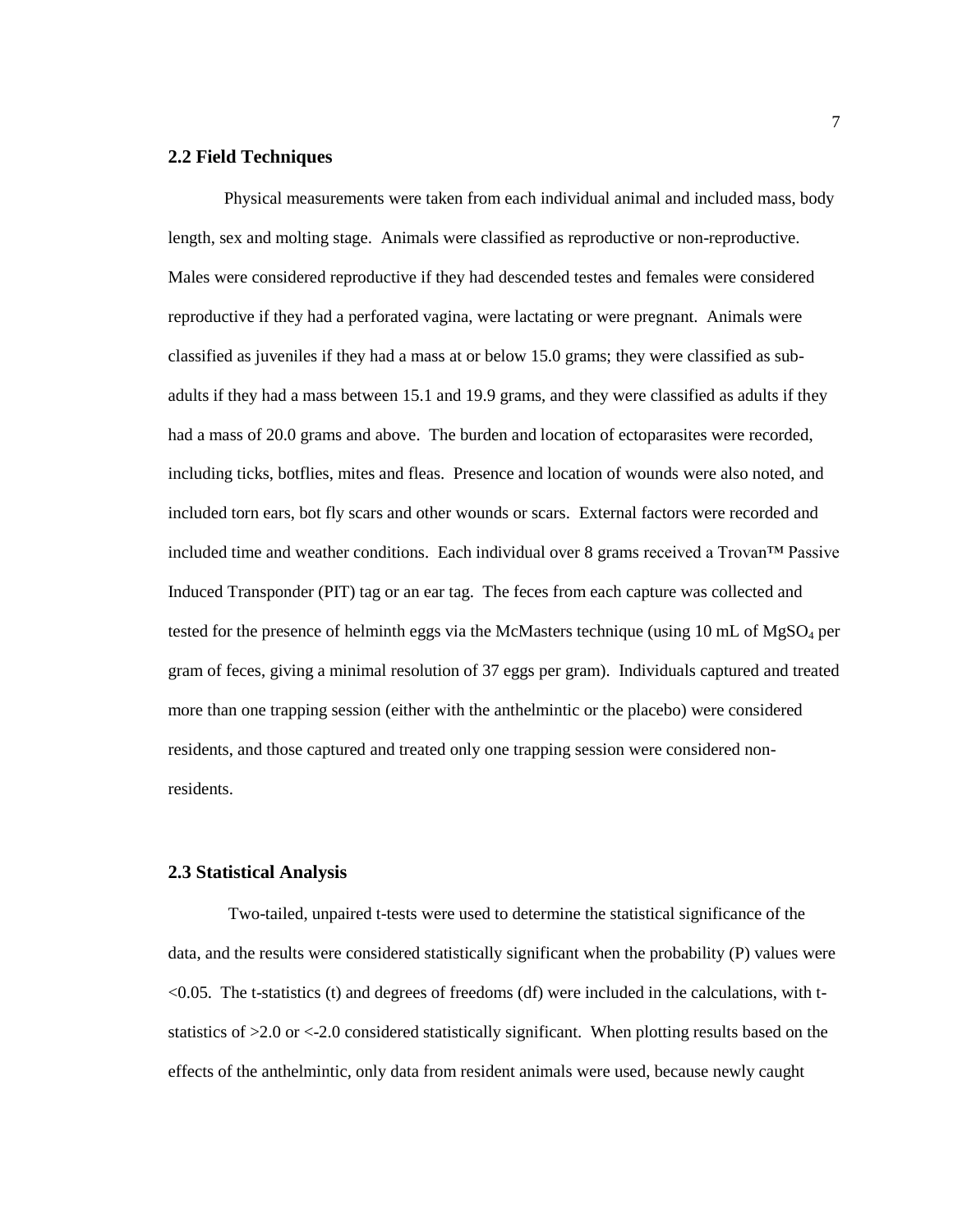animals had yet to receive their first treatment. These first captures or new animals were analyzed independently and were indicators of population level effects. The population estimates were calculated using the Jolly-Seber model (Pollock et al., 1990). Growth rates were measured as the slope of the regression line drawn through the plot of mass versus days known alive. Body conditions were estimated by the cube root of individual mass divided by body length. The days known alive were natural log transformed, and only included data from resident animals that did not perish (either within the trap or during processing) during any portion of the study.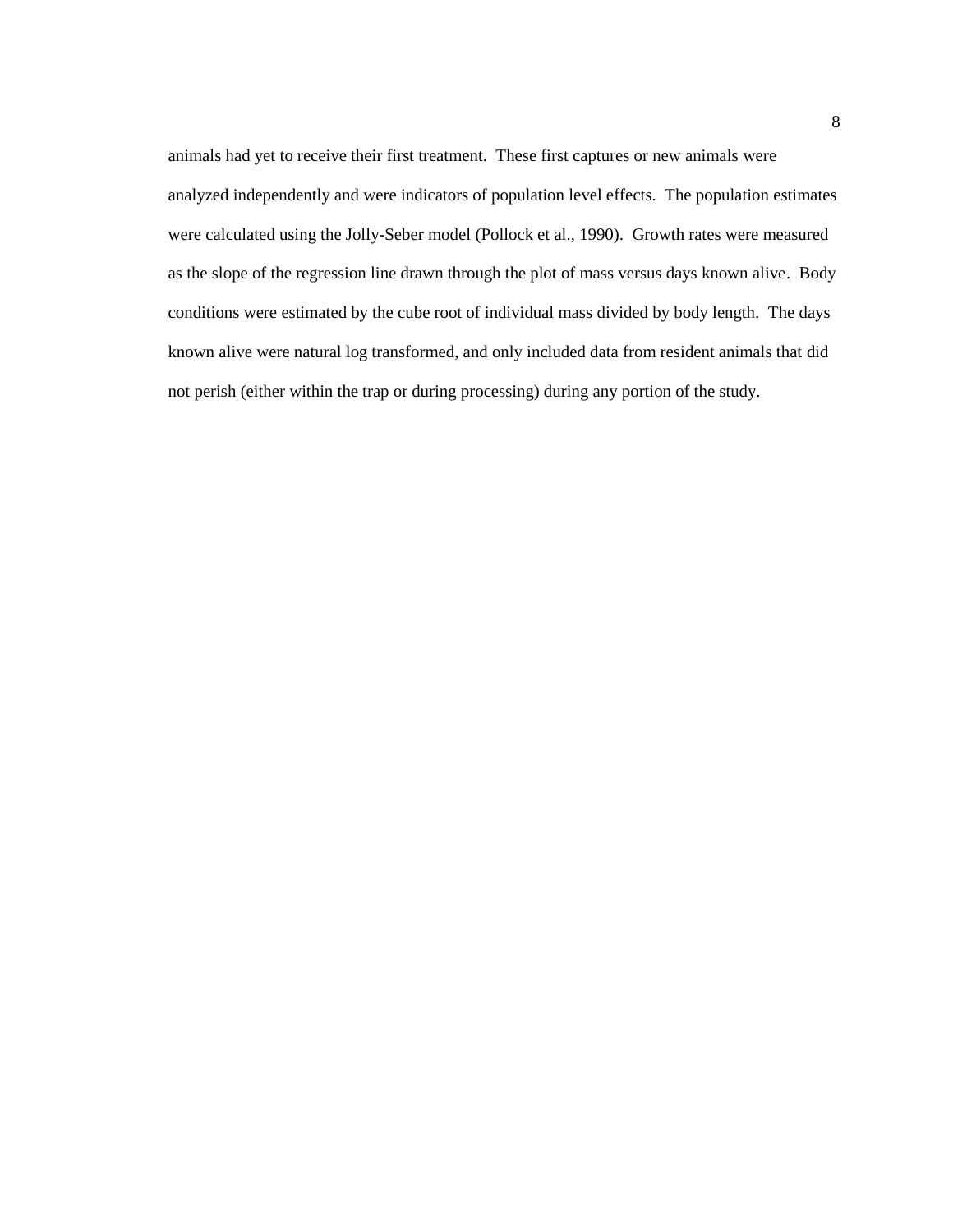# **Chapter 3**

# **Results**

<span id="page-13-0"></span>A total of 3752 *Peromyscus leucopus* captures occurred over 13,824 trap nights between May 24, 2011 and November 23, 2011. Of the 1005 individually tagged animals, 423 were residents, meaning that they were captured and treated more than one time. Residents were caught and treated an average of 3.7 times.

*Effect of treatment on the population estimate and survival*

Based on the Jolly-Seber population model (Pollock et al., 1990), there was no influence of deworming on *Peromyscus leucopus* population levels (Fig. 1). Data from trapping sessions 2 through 9 indicated that the average population estimates were not significantly different from control and anthelmintic treated grids before or after treatment (average P>0.05).

The use of anthelmintic did not significantly influence survival in resident *P. leucopus* measured as the natural log transformed days known alive (P=0.82, t=0.23, df=10) (Fig. 2A, Table 1). In addition, anthelmintic treatment did not significantly influence survival in resident female *P. leucopus* (P=0.64, t=0.48, df=9) (Fig. 2B, Table 1) or resident male *P. leucopus* (onetailed P=  $0.13$ , t=-1.2, df=10) (Fig. 2B, Table 1). To determine whether the anthelmintic altered survival in *P. leucopus* caught initially as adults and subadults, the average log transformed days alive was compared between these individuals on control and anthelmintic treated grids, but no significant difference was observed ( $P=0.87$ ,  $t=0.18$ ,  $df=9$ ) (Fig. 2C, Table 1). Additionally, the average log transformed days alive was calculated for *P. leucopus* caught initially as juveniles to determine whether the anthelmintic affected survival in this group, however the difference in the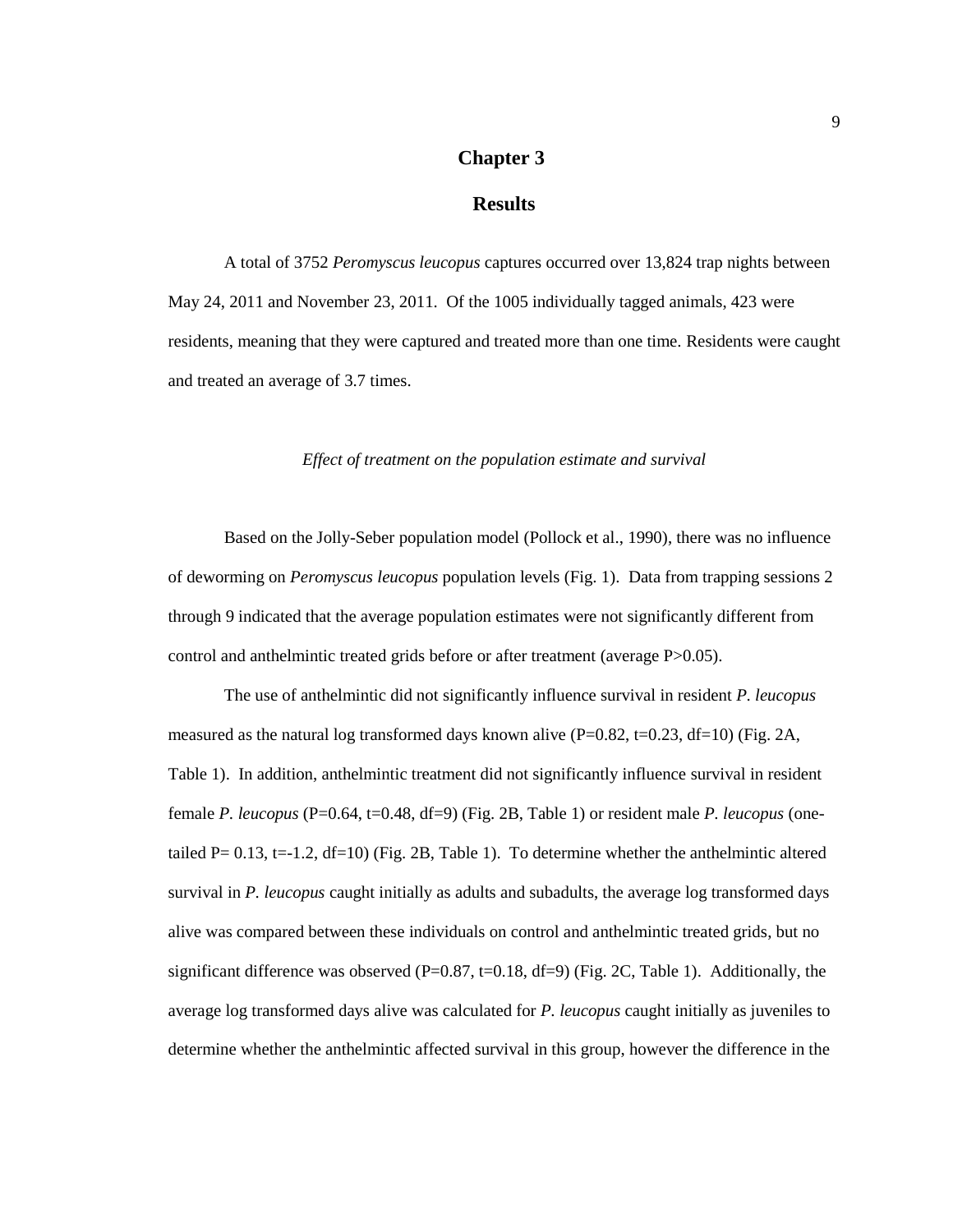average log transformed days alive between these individuals on control and anthelmintic treated grids was not statistically significant (P=0.67, t=0.43, df=10) (Fig. 2D, Table 1).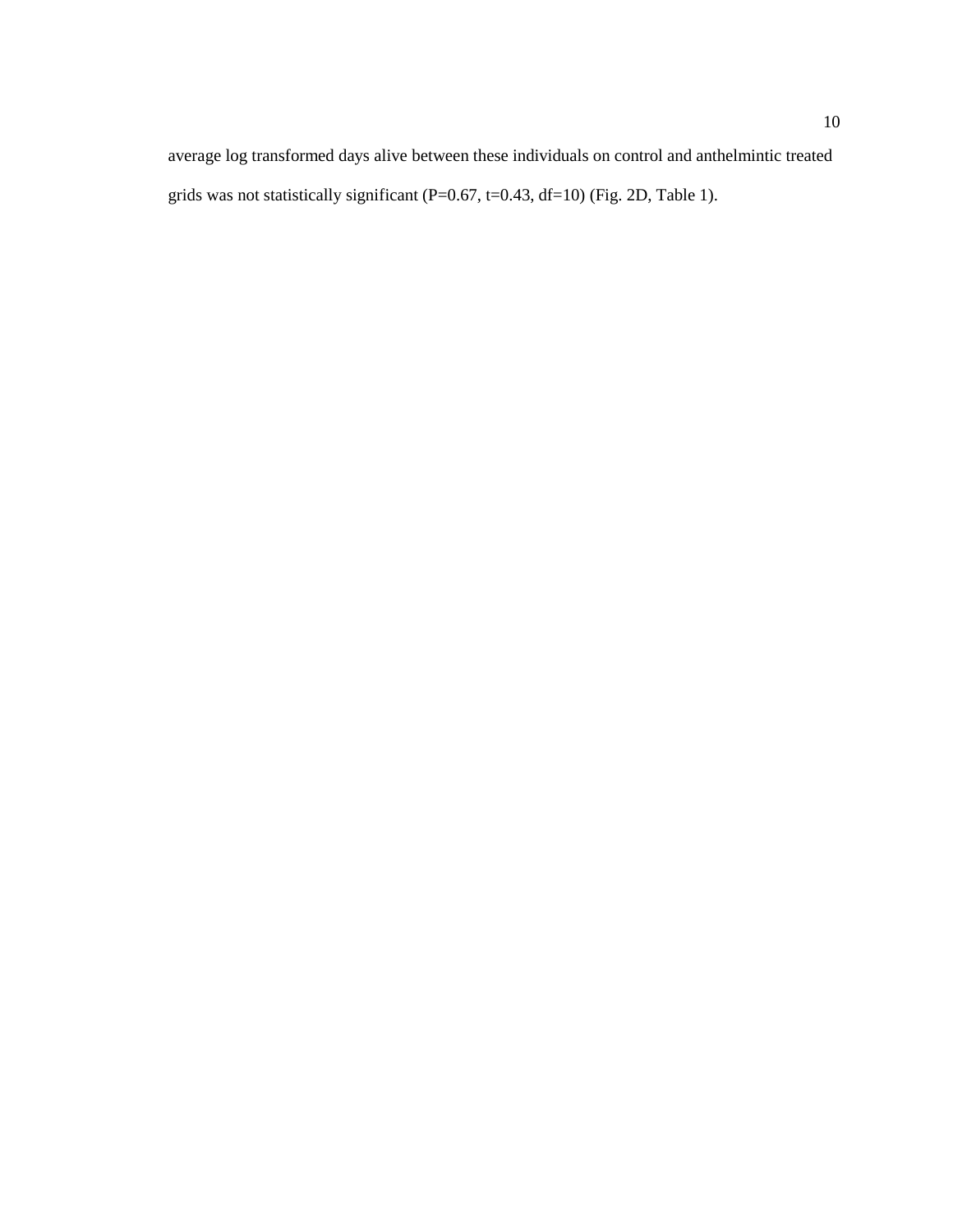**Table 1**. Average days known alive (natural log transformed) of resident *Peromyscus leucopus* given for control and anthelmintic treated grids, males and females on control and anthelmintic treated grids, individuals caught initially as subadults or adults on control and anthelmintic treated grids and individuals caught initially as juveniles on control and anthelmintic treated grids. The standard errors were calculated by the grid means (n=6).

| Group                                                  | Average In(days alive+1) | <b>Standard Error</b> |
|--------------------------------------------------------|--------------------------|-----------------------|
| Residents on control grids                             | 3.94                     | 0.042                 |
| Residents on anthelmintic treated grids                | 3.95                     | 0.051                 |
| Female residents on control grids                      | 4.01                     | 0.054                 |
| Female residents on anthelmintic treated grids         | 3.97                     | 0.079                 |
| Male residents on control grids                        | 3.89                     | 0.051                 |
| Male residents on anthelmintic treated grids           | 3.97                     | 0.041                 |
| Subadult/adult residents on control grids              | 4.02                     | 0.045                 |
| Subadult/adult residents on anthelmintic treated grids | 4.01                     | 0.067                 |
| Juvenile residents on control grids                    | 3.69                     | 0.093                 |
| Juvenile residents on anthelmintic treated grids       | 3.63                     | 0.11                  |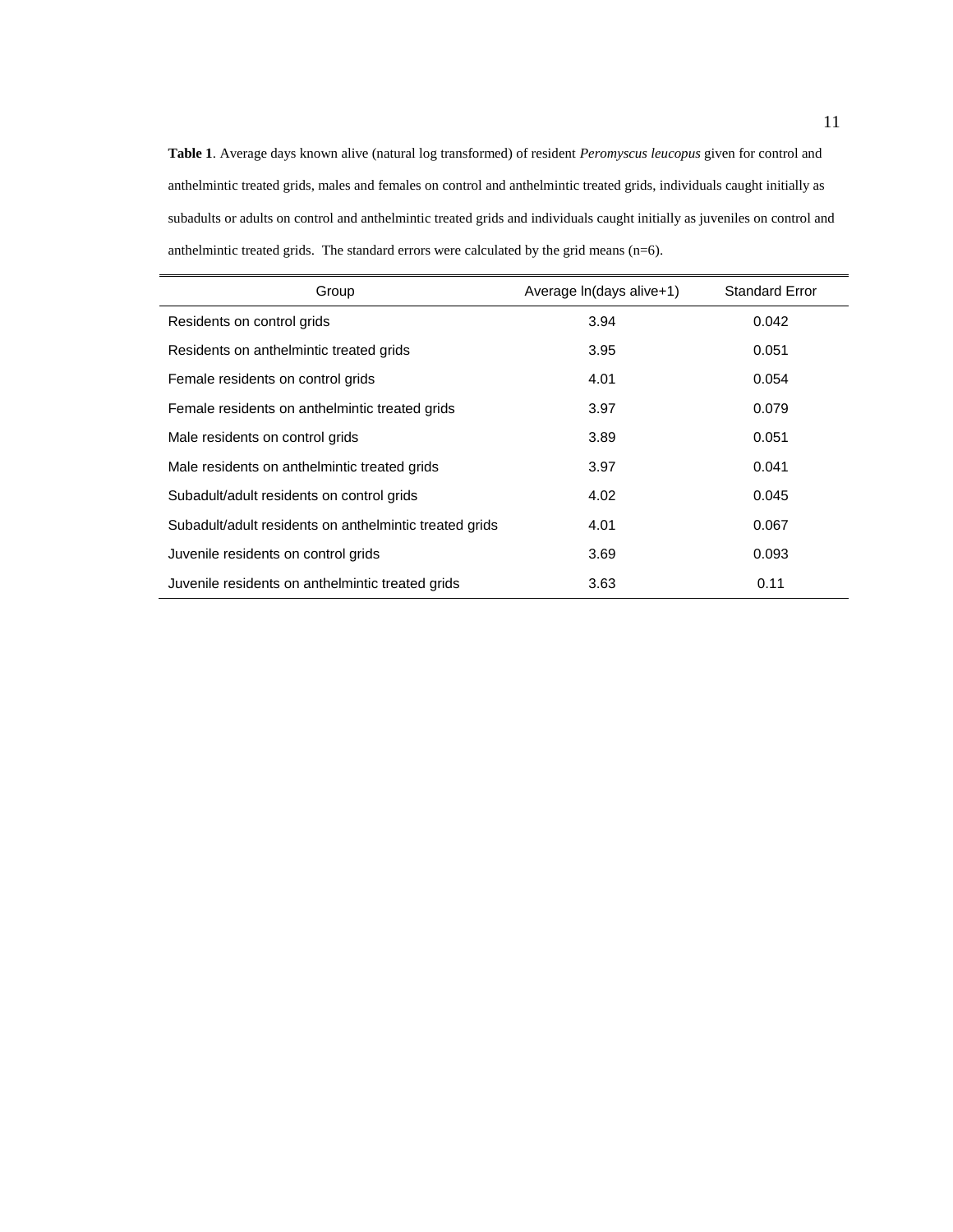

**Fig. 1.** Average population estimates of *Peromyscus leucopus* on control grids (unfilled circles, n=6) and anthelmintic treated grids (filled circles, n=6) from trapping sessions 2 (June 14, 2011) through 9 (November 29, 2011), using the Jolly-Seber population model (Pollock et al., 1990). The dotted line represents the start of treatment. Error bars represent the  $\pm$  standard error of the grid means (n=6).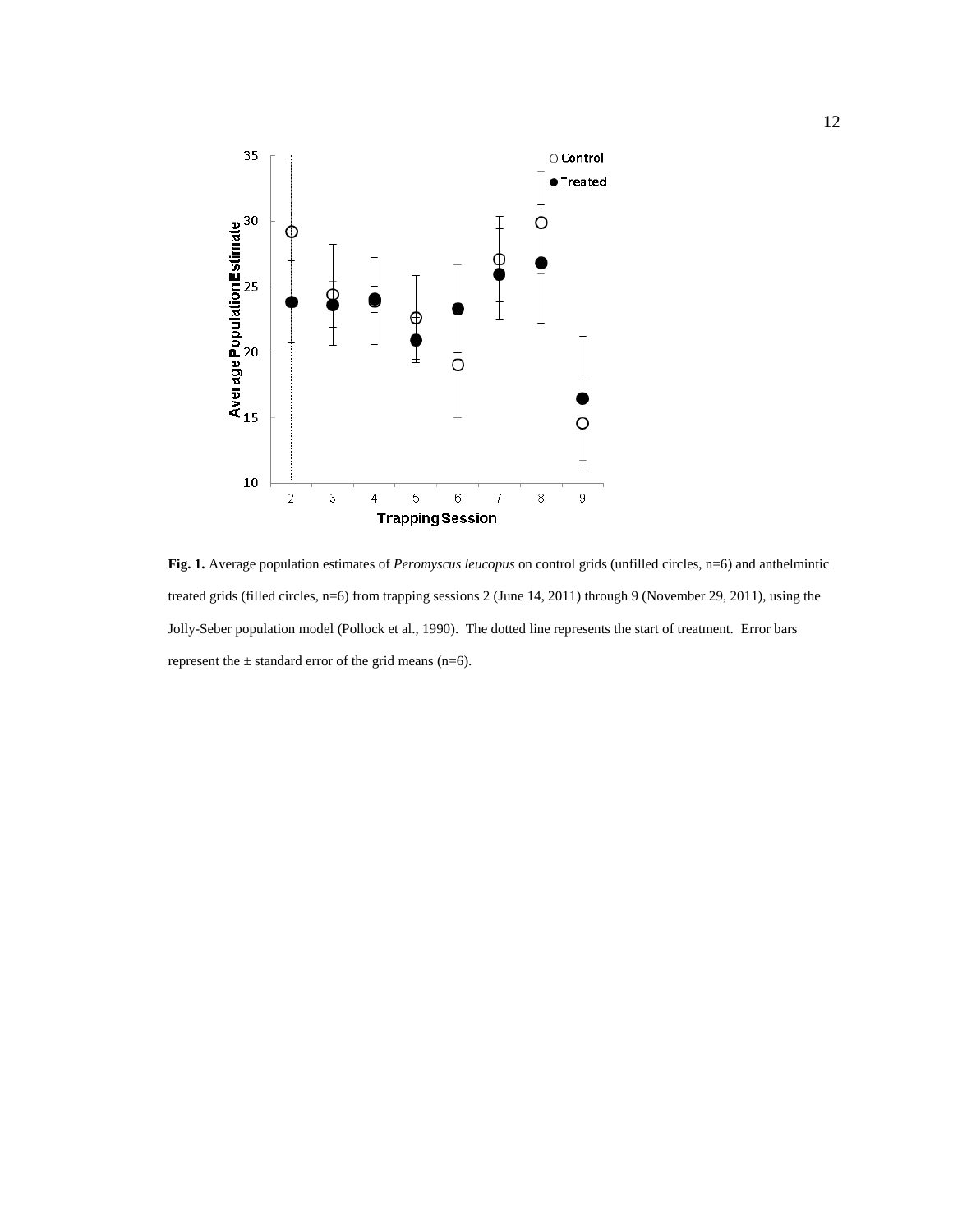

**Fig. 2.** Survival of resident (those captured and treated more than once) *Peromyscus leucopus*, measured as the average ln(days alive+1), where days alive equaled the time between the first treatment and last capture of each individual (with treatments administered between June 14, 2011 and November 23, 2011). Survival was compared between (A) control grids (unfilled circle, n=6) and anthelmintic treated grids (filled circle, n=6); (B) females on control grids (unfilled circle, n=6), females on anthelmintic treated grids (filled circle, n=6), males on control grids (unfilled circle, n=6), males on anthelmintic treated grids (filled circle, n=6); (C) individuals caught initially as subadults (between 15.0 and 19.9 grams) or adults (at least 20.0 grams) on control grids (unfilled circle, n=6) and anthelmintic treated grids (filled circle, n=6); (D) individuals caught initially as juveniles on control grids (unfilled circle, n=6) and anthelmintic treated grids (filled circle,  $n=6$ ). Error bars represent the  $\pm$  standard error of the grid means (n=6).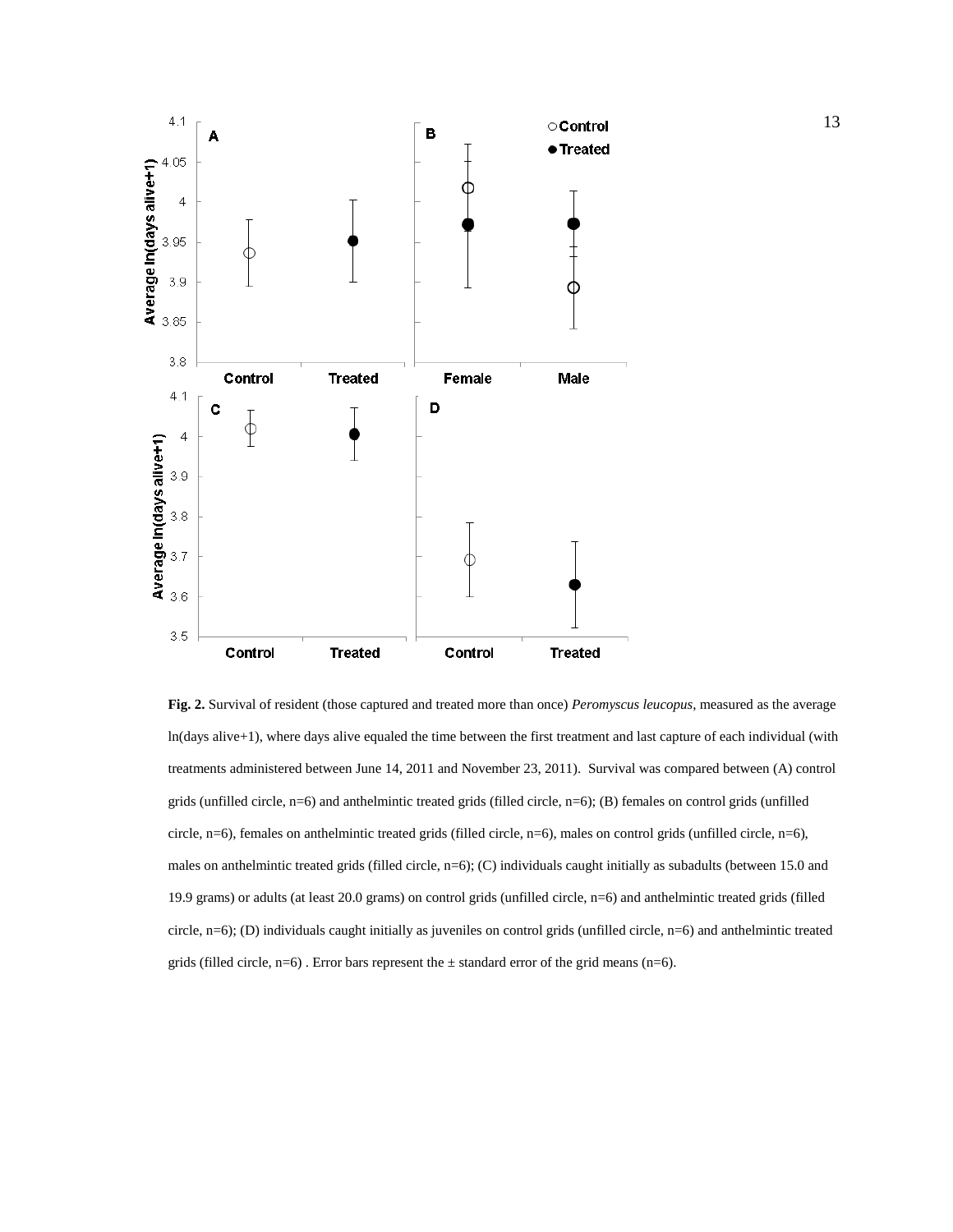The difference in the average masses of residents on control and anthelmintic treated grids tended toward significant  $(P>0.10)$ , although it was not statistically significant at a 5% level (one-tailed P=0.085, t=-1.5, df=10) (Fig. 3A, Table 2). Therefore, anthelmintic treatment may have increased the mass of *P. leucopus*, but there was a lack of strong statistical support. Additionally, the average masses of residents on control and anthelmintic treated grids did not differ significantly before treatment (trapping sessions 1 and 2) or after treatment (trapping sessions 3 through 9), indicating that deworming did not affect the average mass of residents overall (average  $P > 0.05$ ) (Fig. 3C). The average masses also did not vary significantly between anthelmintic treated resident females and control resident females (one-tailed  $P=0.18$ , t=-0.95, df=10) (Fig. 3B, Table 2). However the average mass of anthelmintic treated resident males was 5.00% higher than control resident males, which was statistically significant (one-tailed  $P=0.031$ ,  $t=-2.2$ ,  $df=8$ ) (Fig. 3B, Table 2). This indicated that the anthelmintic increased the average mass in resident males.

The average growth rates on control grids and anthelmintic treated grids were not significantly different (one-tailed P=0.22, t=-0.085, df=5) (Fig. 4A, Table 3). Because pregnancy can considerably affect the mass of *P. leucopus*, we calculated the average growth rates of residents on control and anthelmintic treated grids that were not determined pregnant at any time of the study. The average growth rates of non-pregnant control residents and non-pregnant anthelmintic treated residents did not vary significantly (one-tailed  $P=0.19$ , t=-0.95, df=7) (Fig. 4B, Table 3). Although, the average growth rates of females on control grids and females on anthelmintic treated grids were not significantly different  $(P=0.14, t=1.73, df=5)$  (Fig. 4C, Table 3), the average growth rate of males on anthelmintic treated grids was 63.5% higher than the average growth rate of males on control grids, which was statistically significant (one-tailed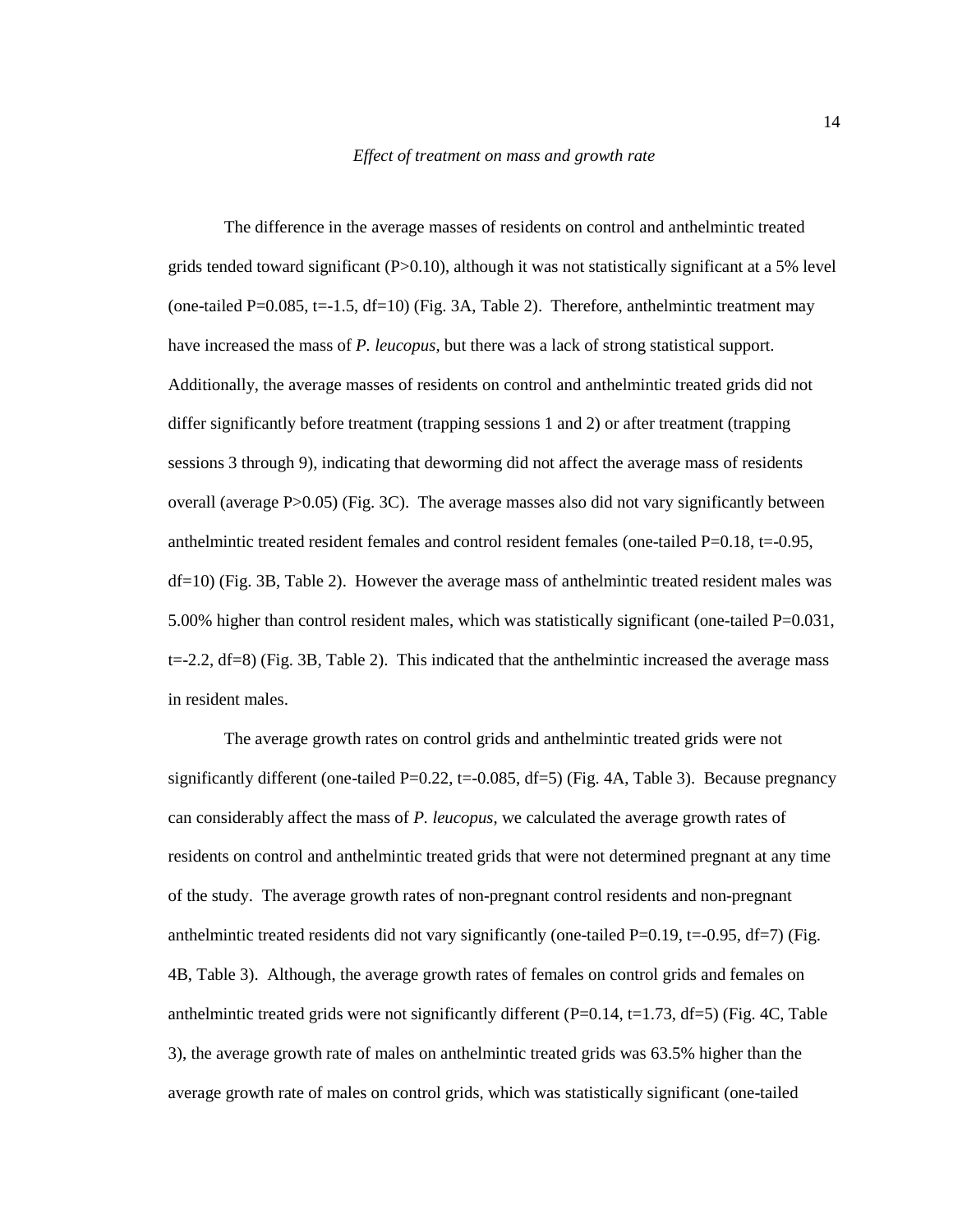P=0.044, t=-2.03, df=6) (Fig. 4C, Table 3). This suggests that the administration of the anthelmintic increased the growth rate in male residents.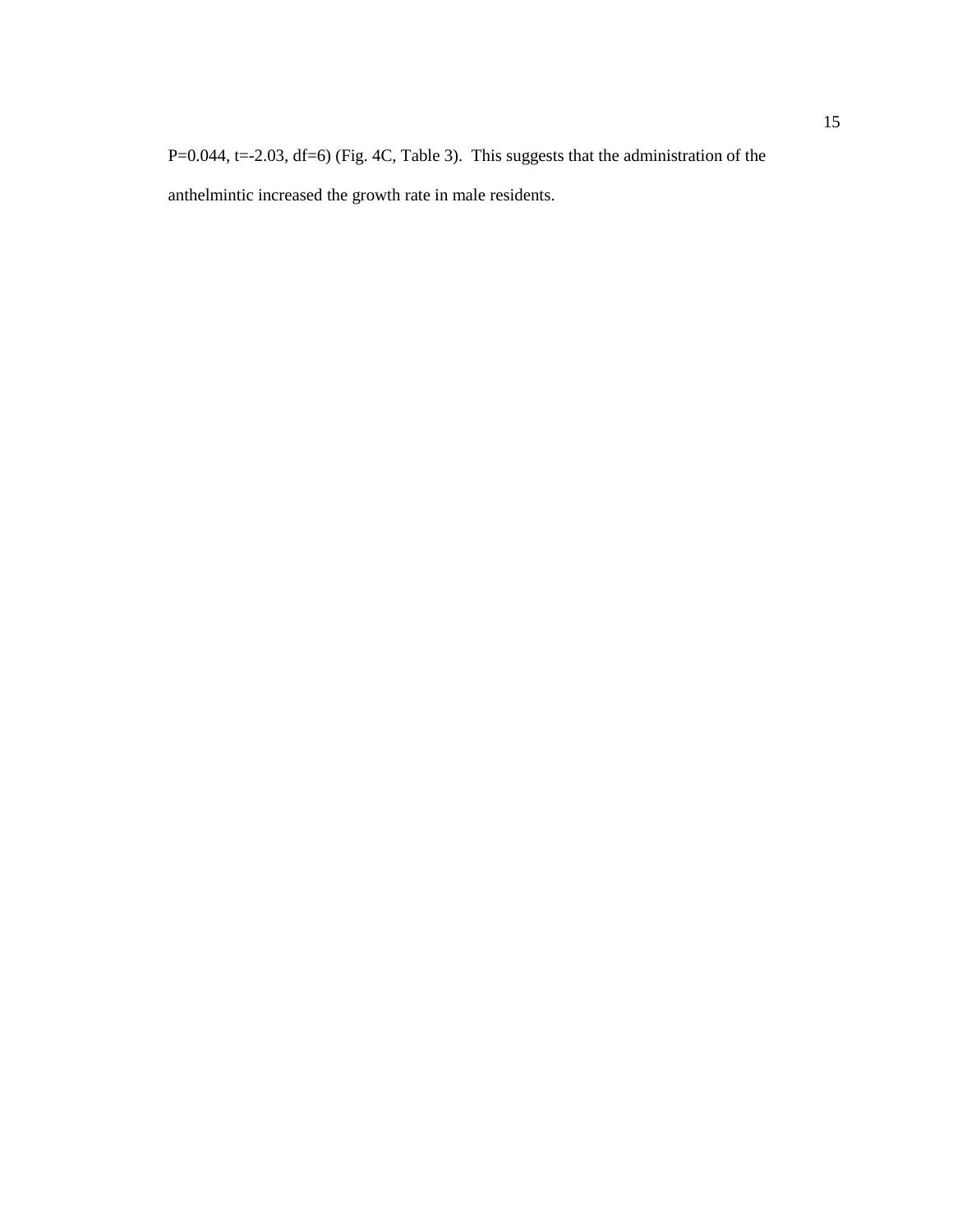| Group                                          | Average mass (grams) | <b>Standard Error</b> |
|------------------------------------------------|----------------------|-----------------------|
| Residents on control grids                     | 19.8                 | 0.34                  |
| Residents on anthelmintic treated grids        | 20.6                 | 0.43                  |
| Female residents on control grids              | 19.5                 | 0.52                  |
| Female residents on anthelmintic treated grids | 20.2                 | 0.53                  |
| Male residents on control grids                | 20.0                 | 0.24                  |
| Male residents on anthelmintic treated grids   | 21.0                 | 0.39                  |

**Table 2**. Average masses of resident *Peromyscus leucopus* given for control and anthelmintic treated grids, and males and females on control and anthelmintic treated grid. The standard errors were calculated by the grid means (n=6).

**Table 3**. Average growth rates of resident *Peromyscus leucopus* given for control and anthelmintic treated grids, individuals not determined pregnant at any portion of the study on control and treated grids, and males and females on control and anthelmintic treated grid. The standard errors were calculated by the grid means (n=6).

| Group                                                | Average growth rate | <b>Standard Error</b> |
|------------------------------------------------------|---------------------|-----------------------|
| Residents on control grids                           | 0.0453              | 0.00094               |
| Residents on anthelmintic treated grids              | 0.0517              | 0.0075                |
| Non-pregnant residents on control grids              | 0.0454              | 0.0049                |
| Non-pregnant residents on anthelmintic treated grids | 0.0560              | 0.010                 |
| Female residents on control grids                    | 0.0611              | 0.0011                |
| Female residents on anthelmintic treated grids       | 0.0507              | 0.0059                |
| Male residents on control grids                      | 0.0312              | 0.0026                |
| Male residents on anthelmintic treated grids         | 0.0510              | 0.0094                |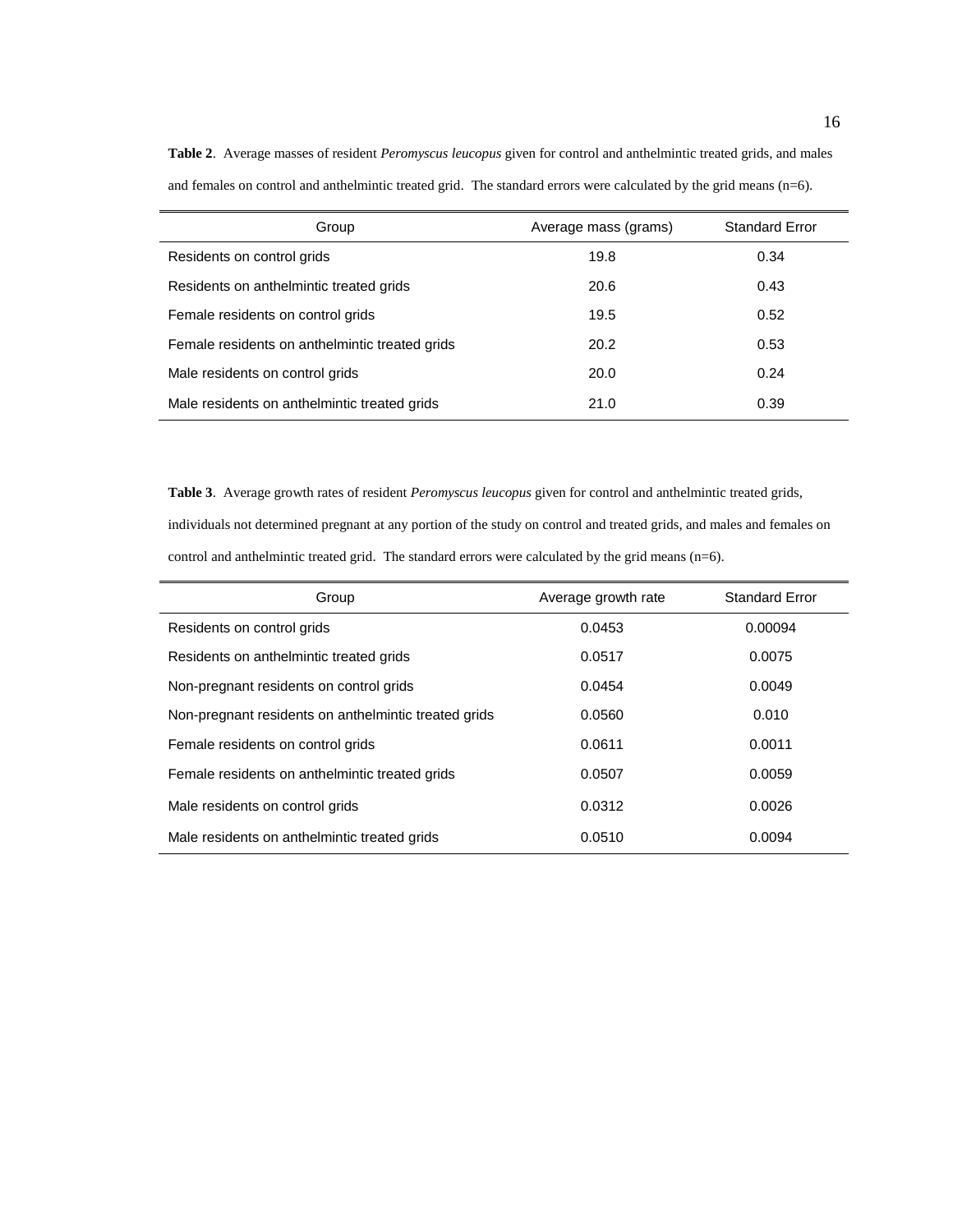

**Fig. 3**. Average masses of *Peromyscus leucopus* measured in grams, compared between (A) resident mice (those captured and treated more than once) on control grids (unfilled circle, n=6) and anthelmintic treated grids (filled circle, n=6); (B) resident females on control grids (unfilled circle, n=6), resident females on anthelmintic treated grids (filled circle, n=6), resident males on control grids (unfilled circle, n=6), resident males on anthelmintic treated grids (filled circle, n=6); (C) resident mice on control grids (unfilled circles, n=6) and anthelmintic treated grids (filled circles, n=6) from trapping sessions 1 (May 24, 2011) through 9 (November 23, 2011). Trapping sessions 1 and 2 represent all captures, since treatment was not administered until the second trapping session. Trapping sessions 3 through 9 only represent resident mice. The dotted line represents the start of treatment. A star indicates statistical significance, based on a P-value of  $>0.05$ . Error bars represent the  $\pm$  standard error of the grid means (n=6).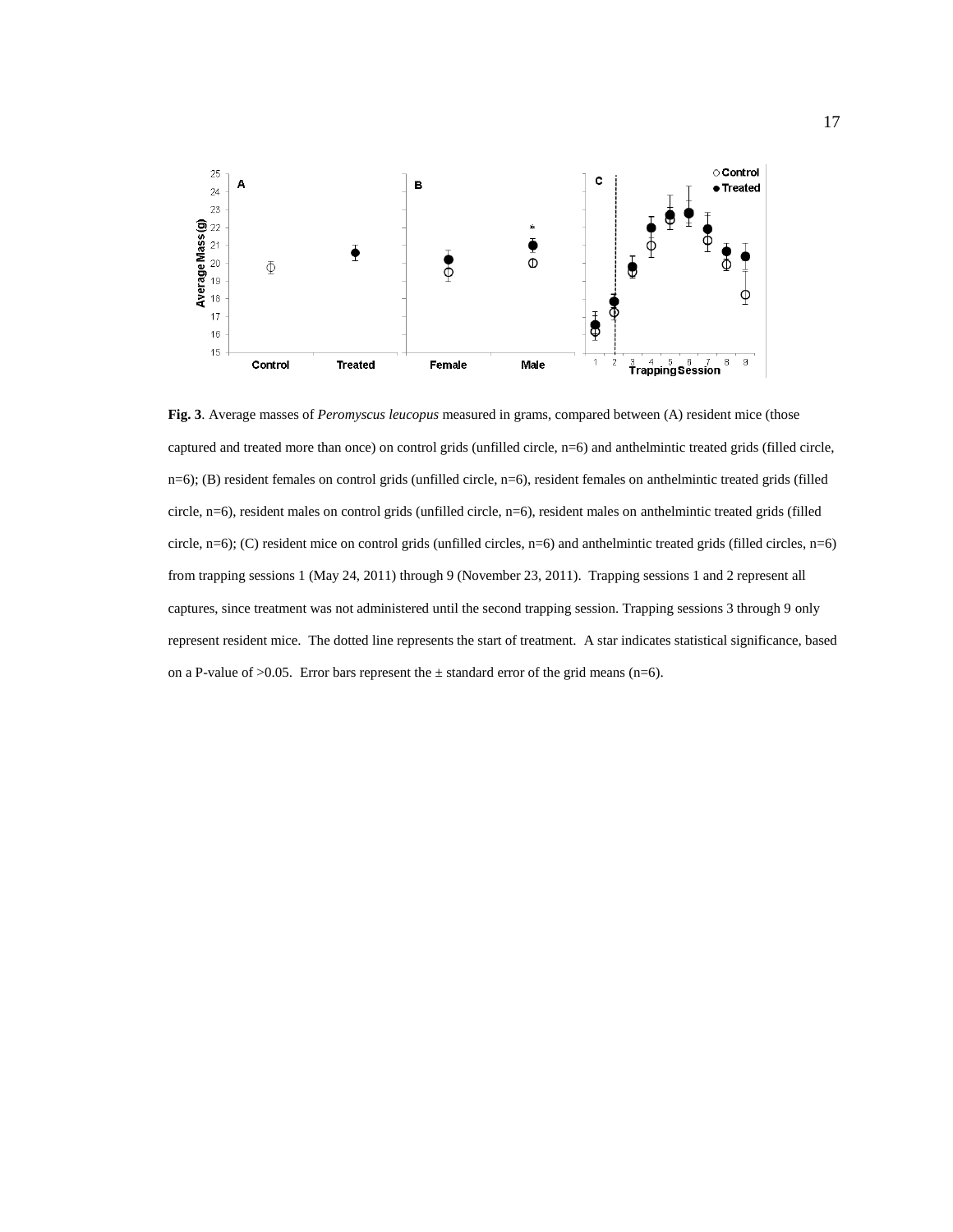

**Fig. 4.** Average growth rates of resident (those captured and treated more than once) *Peromyscus leucopus,* measured as the slope of the regression line drawn through the plot of mass (g) versus days known alive, compared between (A) control grids (unfilled circle, n=6) and anthelmintic treated grids (filled circle, n=6); (B) individuals that were not determined pregnant at any point during the experiment on control grids (unfilled circle, n=6) and anthelmintic treated grids (filled circle, n=6); (C) females on control grids (unfilled circle, n=6), females on anthelmintic treated grids (filled circle, n=6), males on control grids (unfilled circle, n=6), males on anthelmintic treated grids (filled circle, n=6). A star indicates statistical significance, based on a P-value of  $>0.05$ . Error bars represent the  $\pm$  standard error of the grid means (n=6).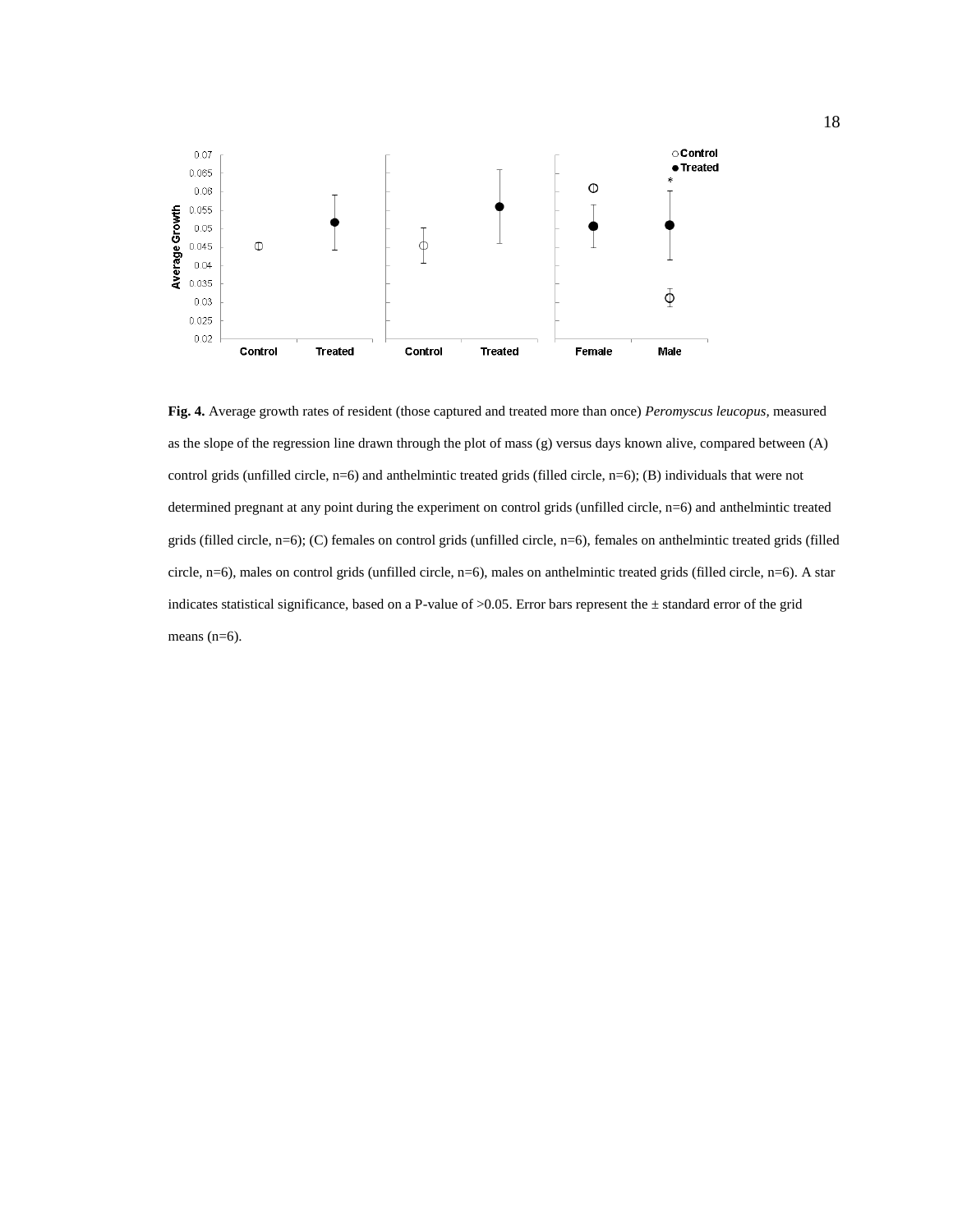The administration of the anthelmintic significantly increased the average proportion of residents in breeding condition (i.e. presence of at least one of the following conditions: perforated vagina, pregnant, lactating, descended testes) overall. The average proportion of residents in breeding condition was 26.7% higher on anthelmintic treated grids compared to control grids (Fig. 5A, Table 4). Although, this result was statistically significant (one-tailed  $P=0.043$ , t=-1.9, df=9), the average proportion of anthelmintic treated residents in breeding condition was not statistically significant during each trapping session (average P>0.05). The proportion of females in breeding condition was higher on anthelmintic treated grids compared to control grids, and this difference tended toward significant (P>0.10), although it was not statistically significant at a 5% level (one-tailed  $P=0.072$ , t=-1.6, df=9) (Fig. 5B, Table 4), which was also true for resident males (one-tailed  $P=0.078$ , t=-1.53, df=10) (Fig. 5B, Table 4).

The anthelmintic significantly increased the average proportion of female residents pregnant. The average proportion of anthelmintic treated females pregnant was 28.4% (SE=0.035), which was substantially higher than control females whose average proportion of females pregnant was 14.8% (SE=0.061) (Fig. 6A). Although, this result was statistically significant (one-tailed  $P=0.043$ , t=-2.0, df=8), the average proportion of anthelmintic treated females pregnant was not statistically significant during each trapping session (average P>0.05) (Fig. 7B).

The average proportion of resident males with descended testes on anthelmintic treated grids was 47.8% (SE=0.040) which was substantially higher compared to the value for resident males on control grids, which was 39.1% (SE=0.040). This difference tended toward significant  $(P>0.10)$ , although the value was not statistically significant at a 5% level (one-tailed P=0.078,  $t=-1.15$ ,  $df=10$ ) (Fig. 5B). The proportions of control and anthelmintic treated males with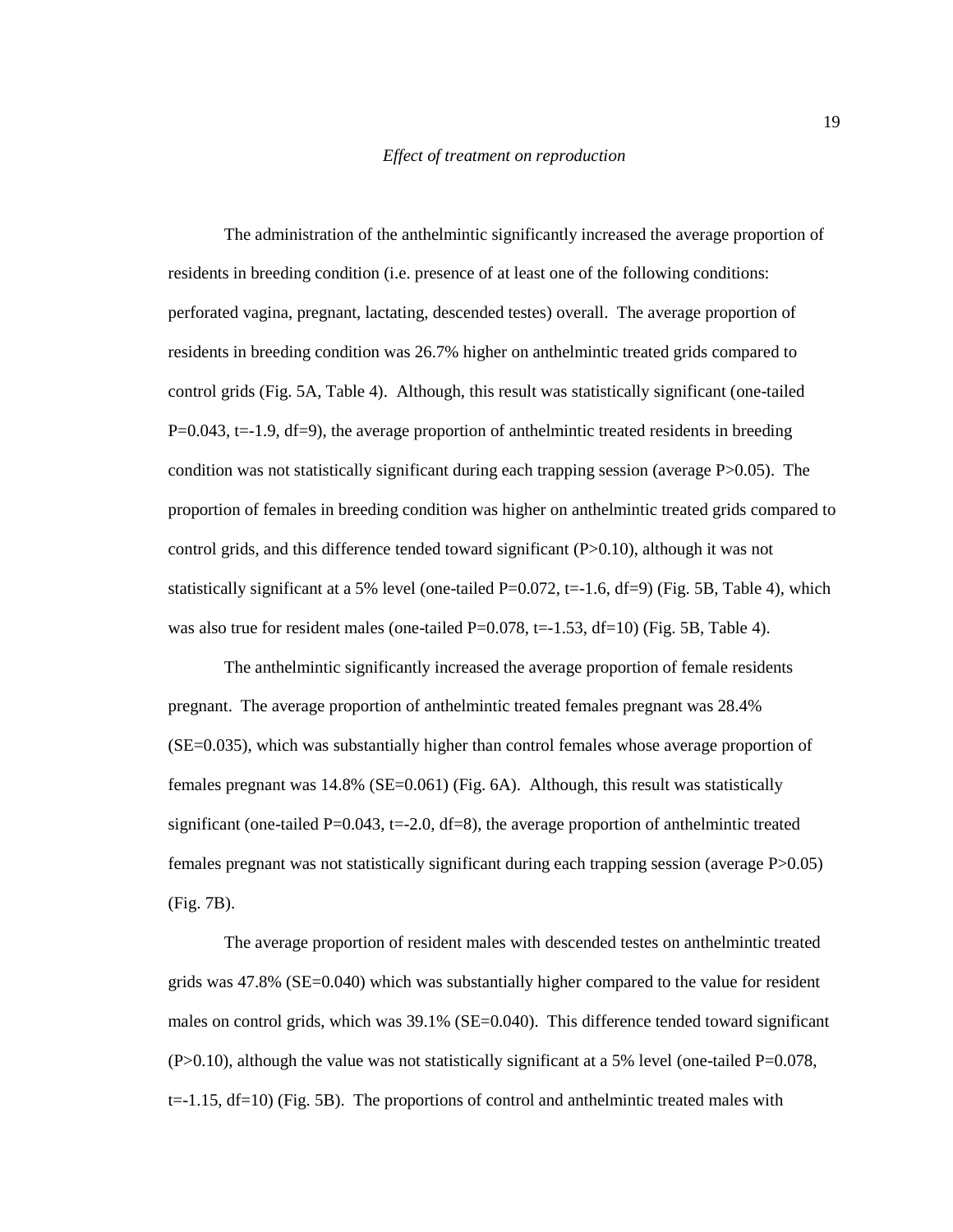descended testes during each trapping session were not statistically different (average P>0.05)

(Fig. 7C).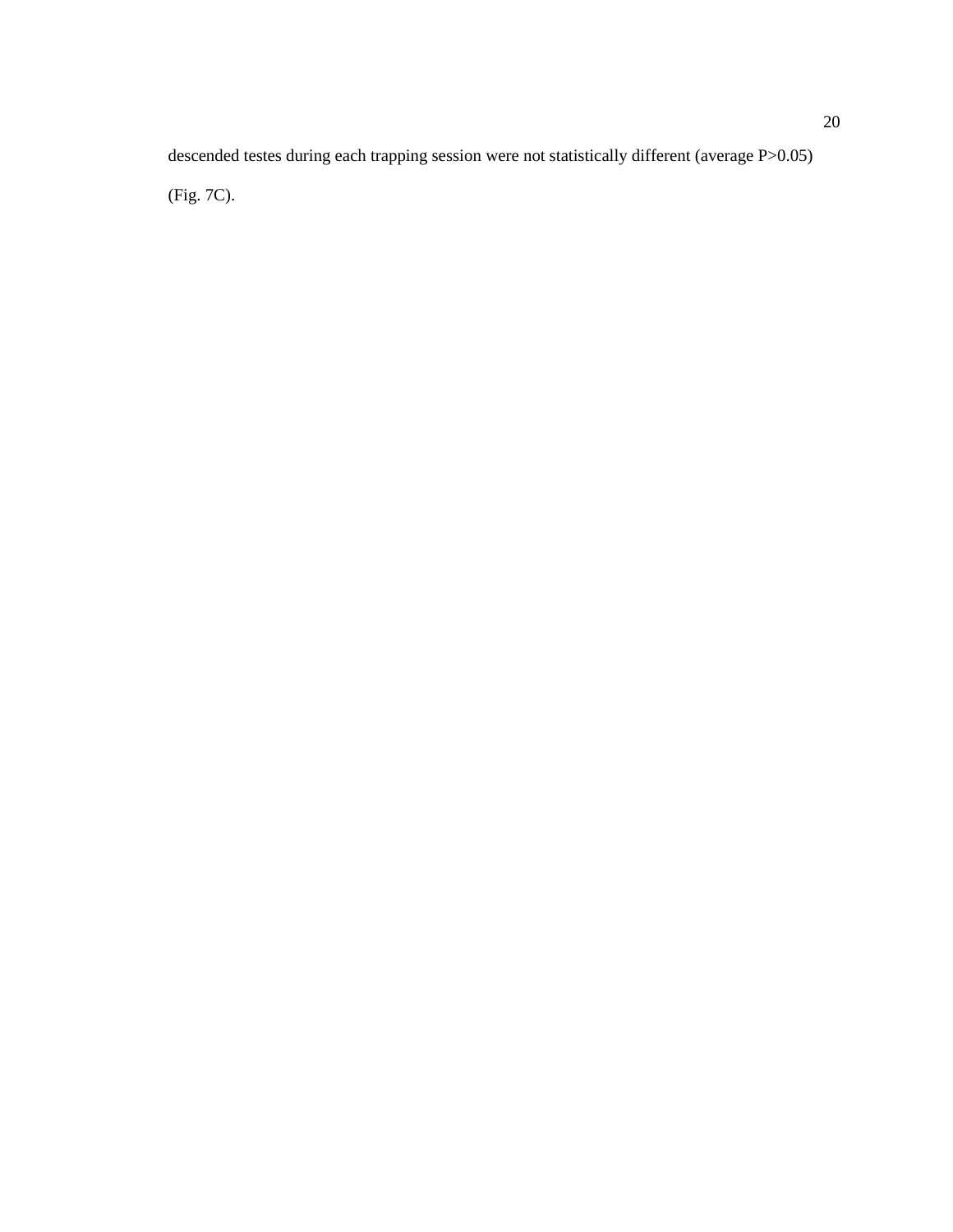**Table 4**. Average proportions of individuals in breeding condition of resident *Peromyscus leucopus* given for control and anthelmintic treated grids and males and females on control and anthelmintic treated grids. The standard errors were calculated by the grid means (n=6).

| Group                                          | Average Proportion of<br>Individuals in Breeding<br>Condition | <b>Standard Error</b> |
|------------------------------------------------|---------------------------------------------------------------|-----------------------|
| Residents on control grids                     | 0.342                                                         | 0.038                 |
| Residents on anthelmintic treated grids        | 0.433                                                         | 0.029                 |
| Female residents on control grids              | 0.293                                                         | 0.040                 |
| Female residents on anthelmintic treated grids | 0.400                                                         | 0.054                 |
| Male residents on control grids                | 0.391                                                         | 0.040                 |
| Male residents on anthelmintic treated grids   | 0.478                                                         | 0.040                 |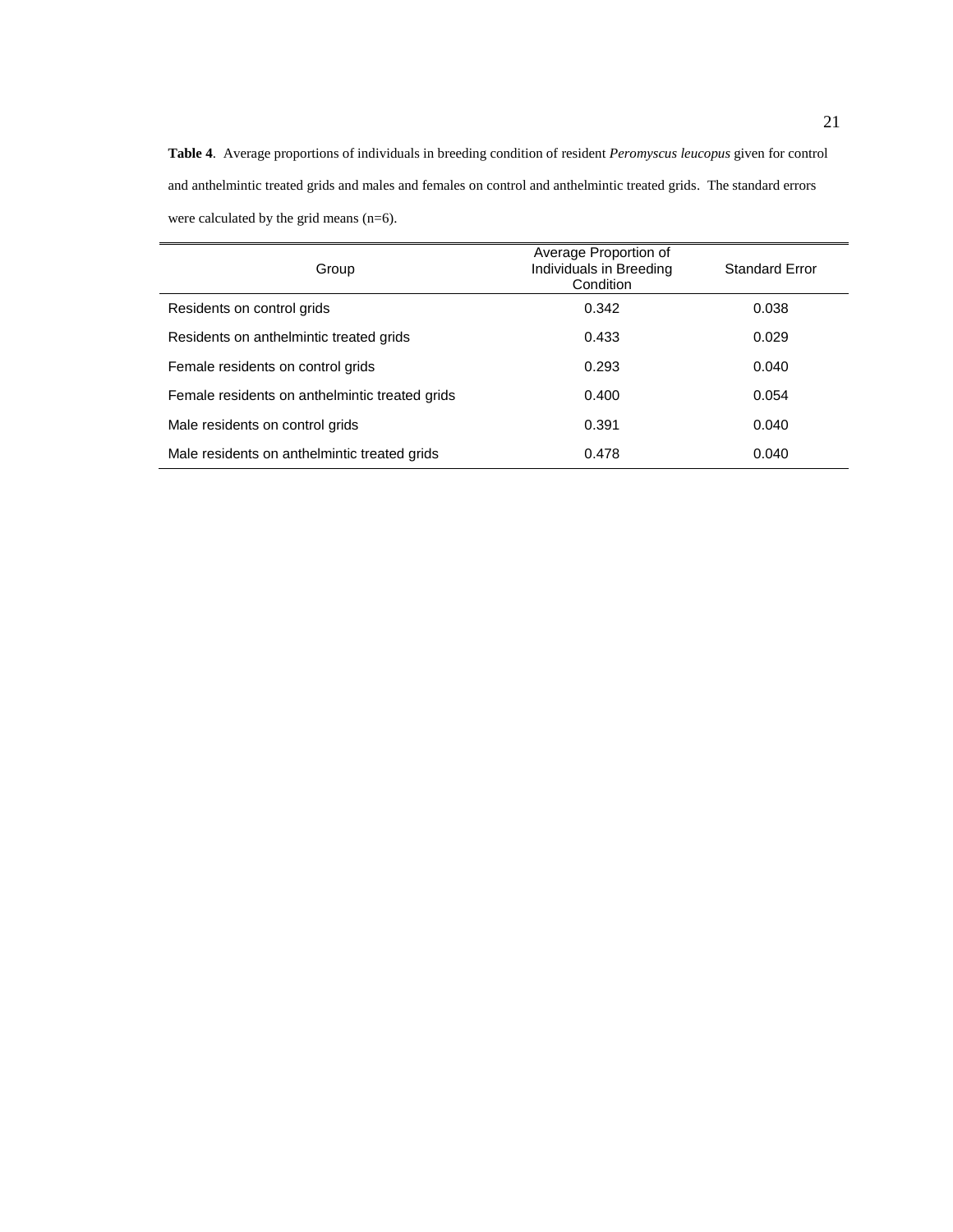

**Fig. 5**. Average proportions of individual *Peromyscus leucopus* in breeding condition (i.e. presence of at least one of the following conditions: perforated vagina, pregnant, lactating, descended testes) compared between (A) resident mice (those captured and treated more than once) on control grids (unfilled circle,  $n=6$ ) and treated grids (filled circle,  $n=6$ ); (B) resident females on control grids (unfilled circle, n=6), resident females on treated grids (filled circle, n=6), resident males on control grids (unfilled circle, n=6), resident males on treated grids (filled circle, n=6). A star indicates statistical significance, based on a P-value of  $>0.05$ . Error bars represent the  $\pm$  standard error of the grid means (n=6).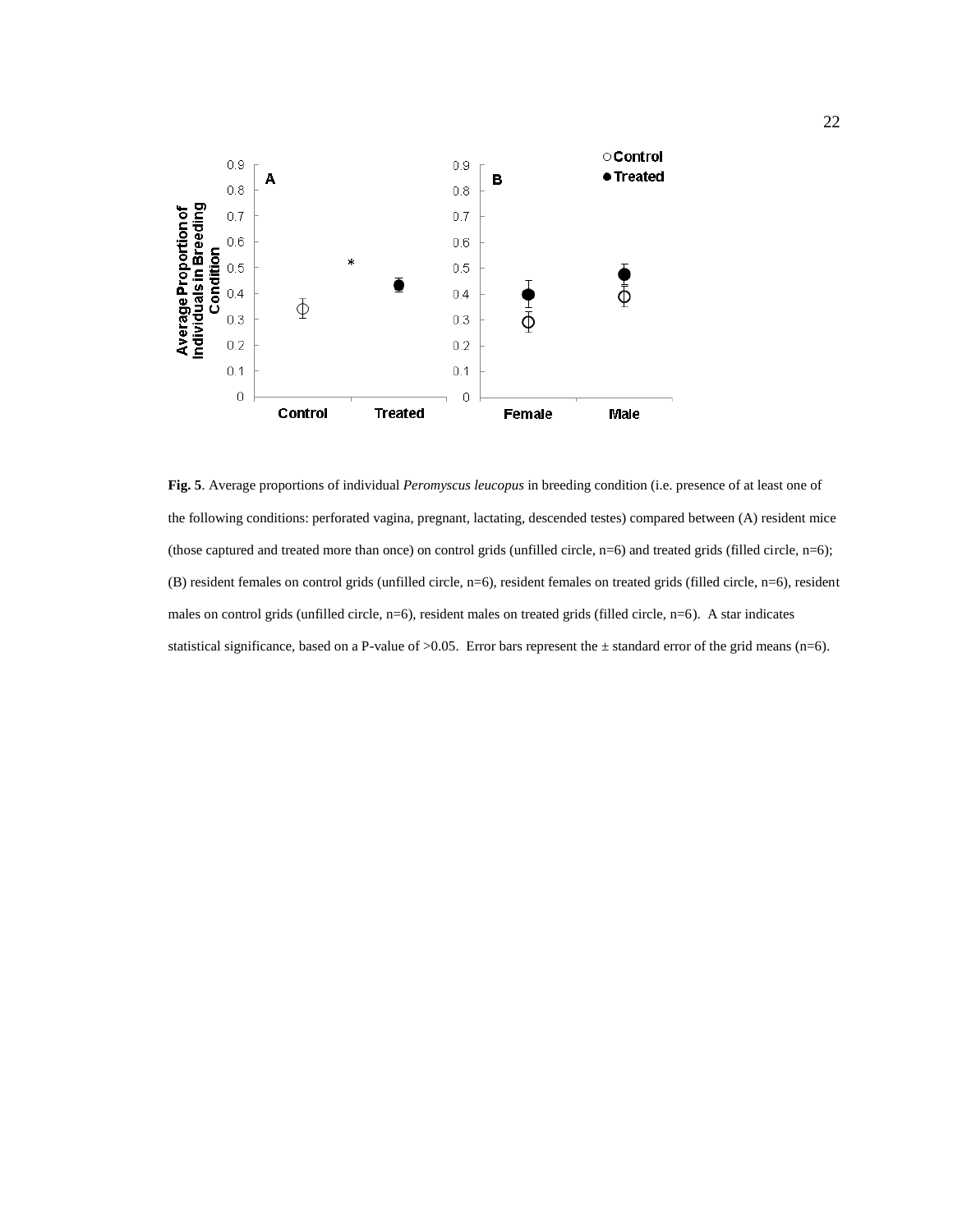

**Fig. 6.** (A) Average proportions of female *Peromyscus leucopus* pregnant, compared between (A) resident (those treated more than once) females on control grids (unfilled circle, n=6) and treated grids (filled circle, n=6); (B) Average proportions of male *P. leucopus* with descended testes, compared between resident males on control grids (unfilled circle, n=6) and treated grids (filled circle, n=6). A star indicates statistical significance, based on a P-value of >0.05. Error bars represent the  $\pm$  standard error of the grid means (n=6).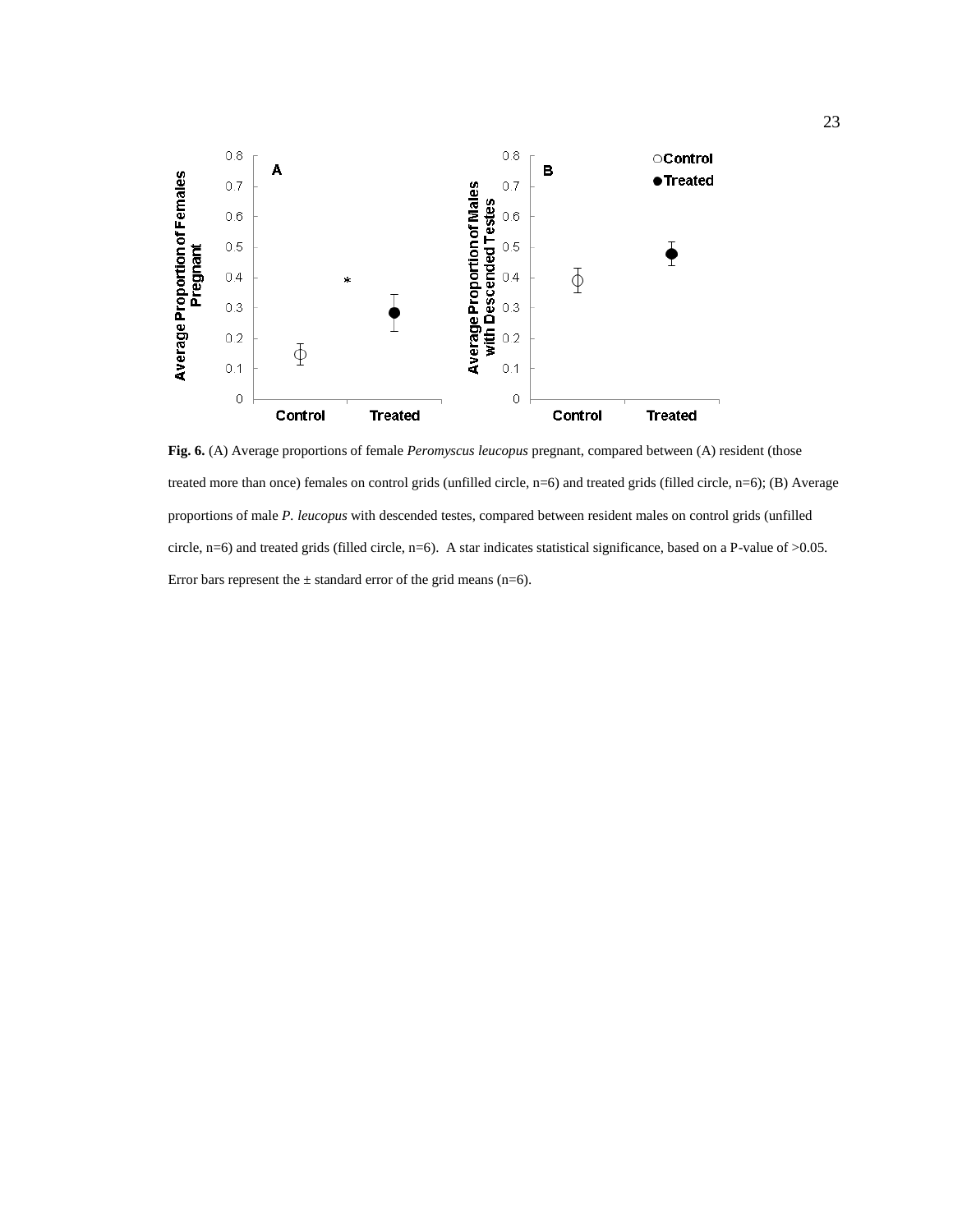

**Fig. 7**. (A) Average proportions of individual *Peromyscus leucopus* in breeding condition (i.e. presence of at least one of the following conditions: perforated vagina, pregnant, lactating, descended testes) compared between control grids (unfilled circles, n=6) and treated grids (filled circles, n=6) from trapping sessions 1 (May 24, 2011) through 9 (November 23, 2011). (B) Average proportions of females *P. leucopus* pregnant compared between control grids (unfilled circles, n=6) and treated grids (filled circles, n=6) from trapping sessions 1 through 9. (C) Average proportions of male P. leucopus with descended testes compared between control grids (unfilled circles, n=6) and treated grids (filled circles, n=6) from trapping sessions 1 through 9. For each graph, trapping sessions 1 and 2 represent all captures, since treatment was not administered until the second trapping session. Trapping sessions 3 through 9 only represent resident mice (those captured and treated more than once). The dotted line represents the start of treatment. Error bars represent the  $\pm$  standard error of the grid means (n=6).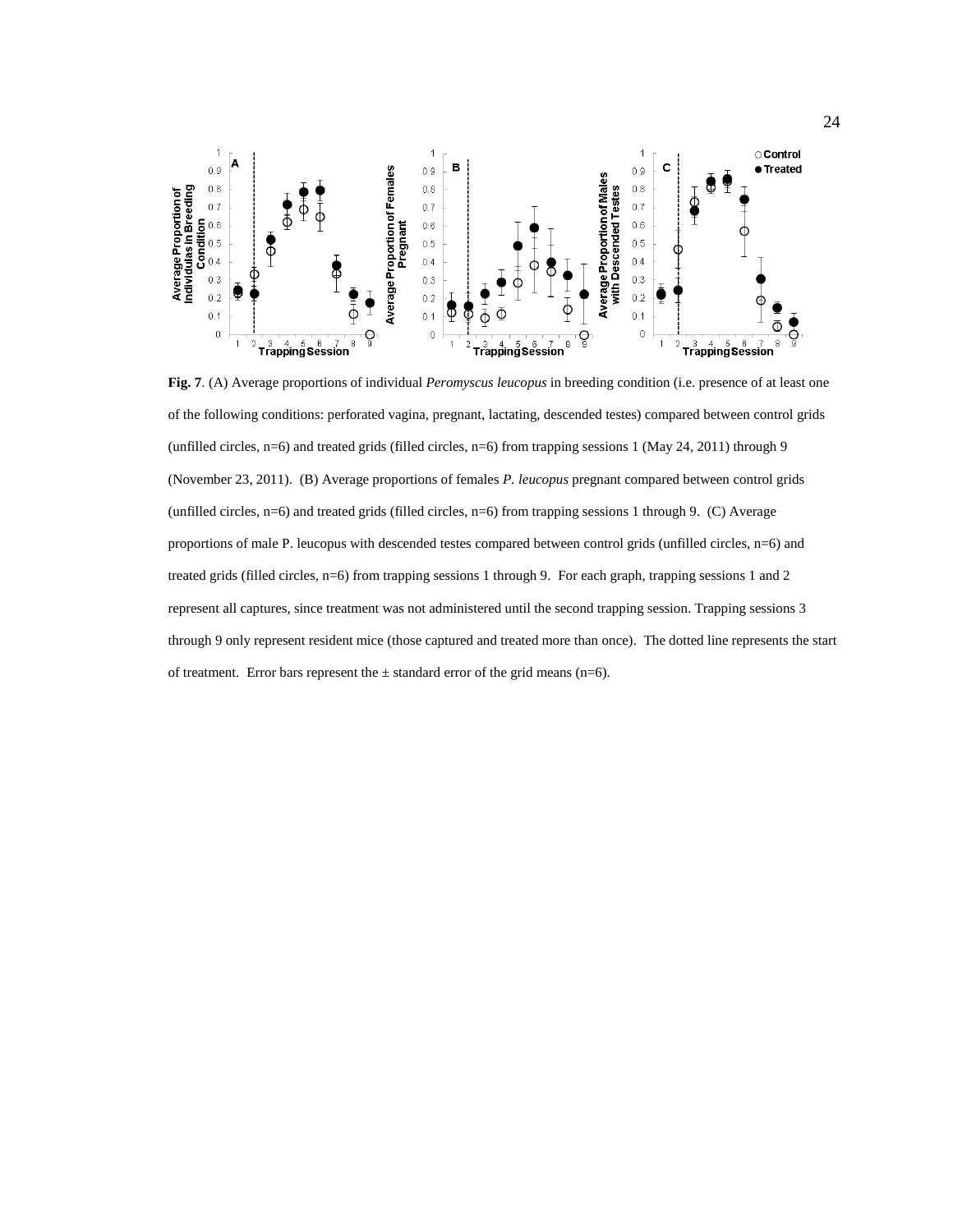Administration of the anthelmintic did not significantly increase the average body length (measured from the tip of the rostrum to the base of the tail) in resident *Peromyscus leucopus* overall (one-tailed  $P=0.20$ , t=-0.89, df=10) (Fig. 8A, Table 5). The average body lengths in resident females also did not differ significantly between anthelmintic treated females and control females (P=0.70, t=-0.40, df=10) (Fig. 8B, Table 5). However, the anthelmintic did significantly increase the average body length of male resident *P. leucopus.* Anthelmintic treated resident males were 1.26% longer, compared to control resident males, which was statistically significant (one-tailed P=0.047, t= $-1.8$ , df=10) (Fig. 8B, Table 5).

The average body condition in *P. leucopus*, measured as the cube root of the mass divided by body length was not influenced by the administration of the anthelmintic. The average body conditions between anthelmintic treated residents and control residents were not significantly different (one-tailed P=0.23, t=-0.78, df=9) (Fig. 8C, Table 6). Similarly, the average body conditions between anthelmintic treated female residents and control female residents were not significantly different (one-tailed P= 0.20, t=-0.88, df=9) (Fig.8D, Table 6), as was also true for resident males ( $P=0.52$ , t=-0.68, df=8) (Fig. 8D, Table 6).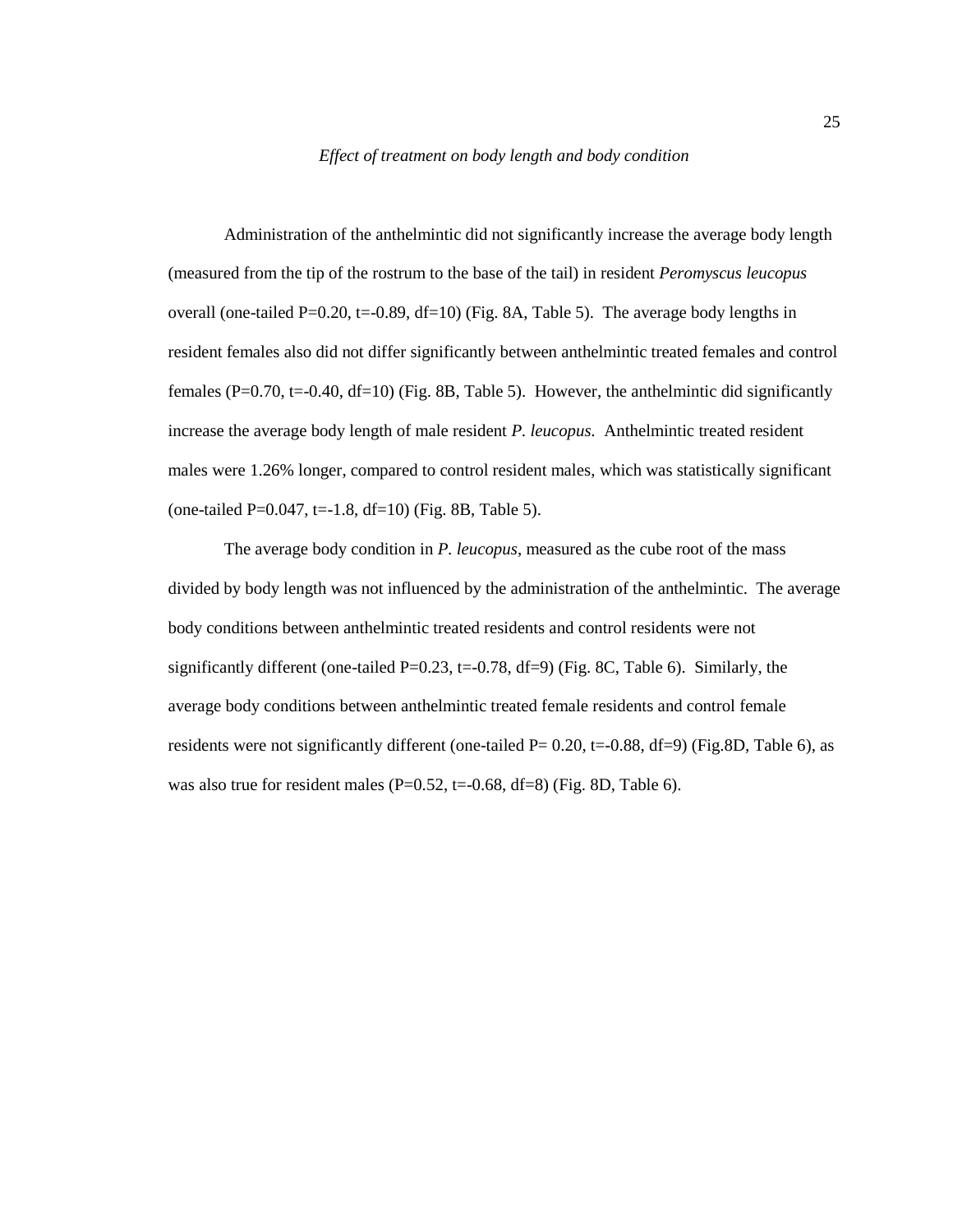**Table 5**. Average body lengths of resident *Peromyscus leucopus* given for control and anthelmintic treated grids and males and females on control and anthelmintic treated grids. The standard errors were calculated by the grid means  $(n=6)$ .

| Group                                          | Average body length (mm) | <b>Standard Error</b> |
|------------------------------------------------|--------------------------|-----------------------|
| Residents on control grids                     | 87.0                     | 0.67                  |
| Residents on anthelmintic treated grids        | 87.8                     | 0.61                  |
| Female residents on control grids              | 86.5                     | 0.97                  |
| Female residents on anthelmintic treated grids | 87.0                     | 0.82                  |
| Male residents on control grids                | 87.5                     | 0.39                  |
| Male residents on anthelmintic treated grids   | 88.6                     | 0.41                  |

**Table 6**. Average body conditions of resident *Peromyscus leucopus* given for control and anthelmintic treated grids and males and females on control and anthelmintic treated grids. The standard errors were calculated by the grid means  $(n=6)$ .

| Group                                          | Average body condition | <b>Standard Error</b> |
|------------------------------------------------|------------------------|-----------------------|
| Residents on control grids                     | 0.0310                 | 0.00014               |
| Residents on anthelmintic treated grids        | 0.0312                 | 0.000090              |
| Female residents on control grids              | 0.0311                 | 0.00015               |
| Female residents on anthelmintic treated grids | 0.0312                 | 0.00012               |
| Male residents on control grids                | 0.0310                 | 0.00017               |
| Male residents on anthelmintic treated grids   | 0.0311                 | 0.000090              |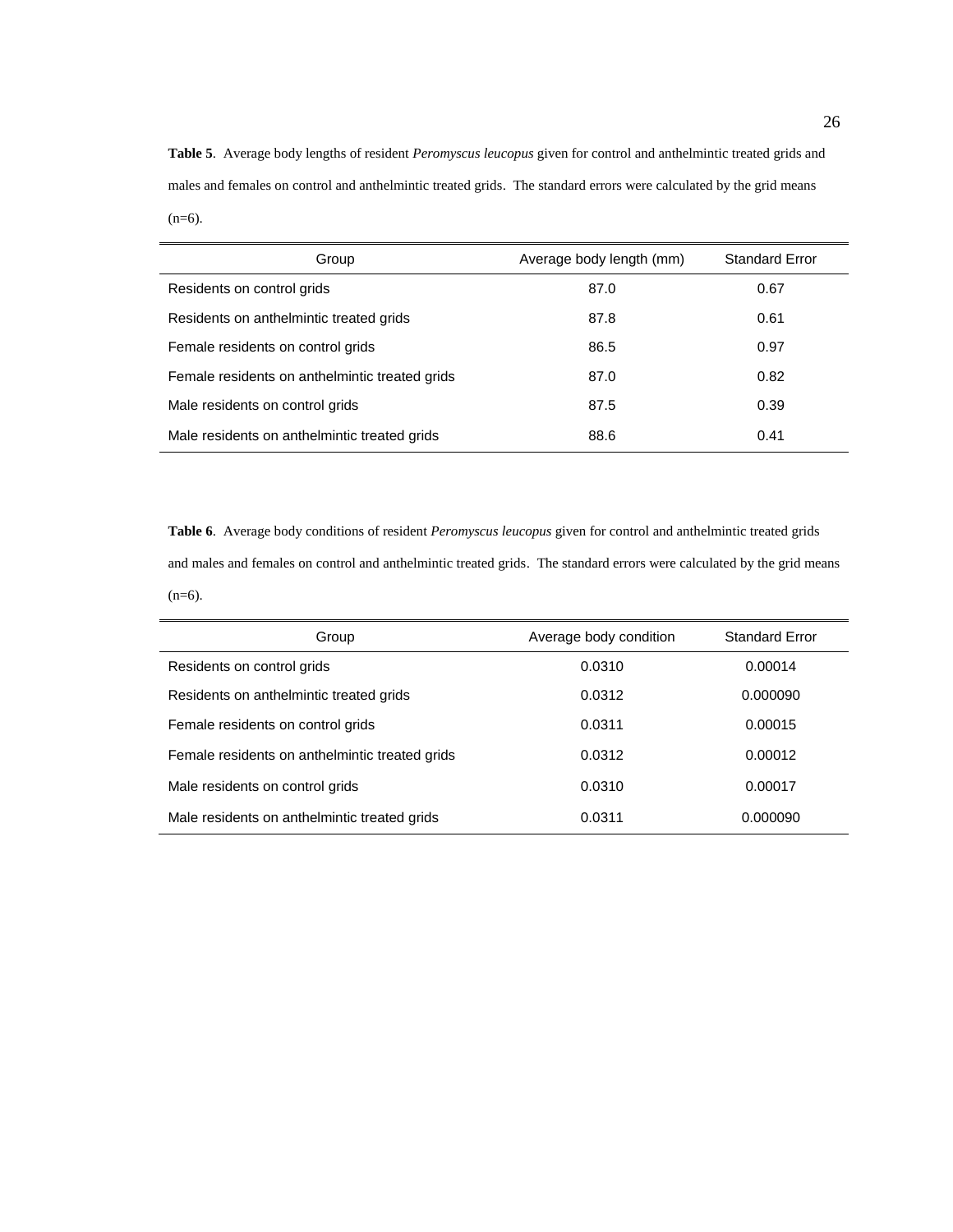

**Fig. 8.** Average body lengths (from the tip of the rostrum to the base of the tail) of resident (those treated more than once) *Peromyscus leucopus* measured in millimeters, compared between (A) control grids (unfilled circle, n=6) and anthelmintic treated grids (filled circle, n=6); (B) females on control grids (unfilled circle, n=6), females on anthelmintic treated grids (filled circle, n=6), males on control grids (unfilled circle, n=6), males on anthelmintic treated grids (filled circle, n=6). Average body conditions of resident *P.leucopus* measured as the cube root of the mass (g) divided by body length (mm) with outliers taken out of the equation, compared between (C) control grids (unfilled circle, n=6) and anthelmintic treated grids (filled circle, n=6); (D) females on control grids (unfilled circle, n=6), females on anthelmintic treated grids (filled circle, n=6), males on control grids (unfilled circle, n=6), males on anthelmintic treated grids (filled circle, n=6). A star indicates statistical significance, based on a P-value of >0.05. Error bars represent the  $\pm$  standard error of the grid means (n=6).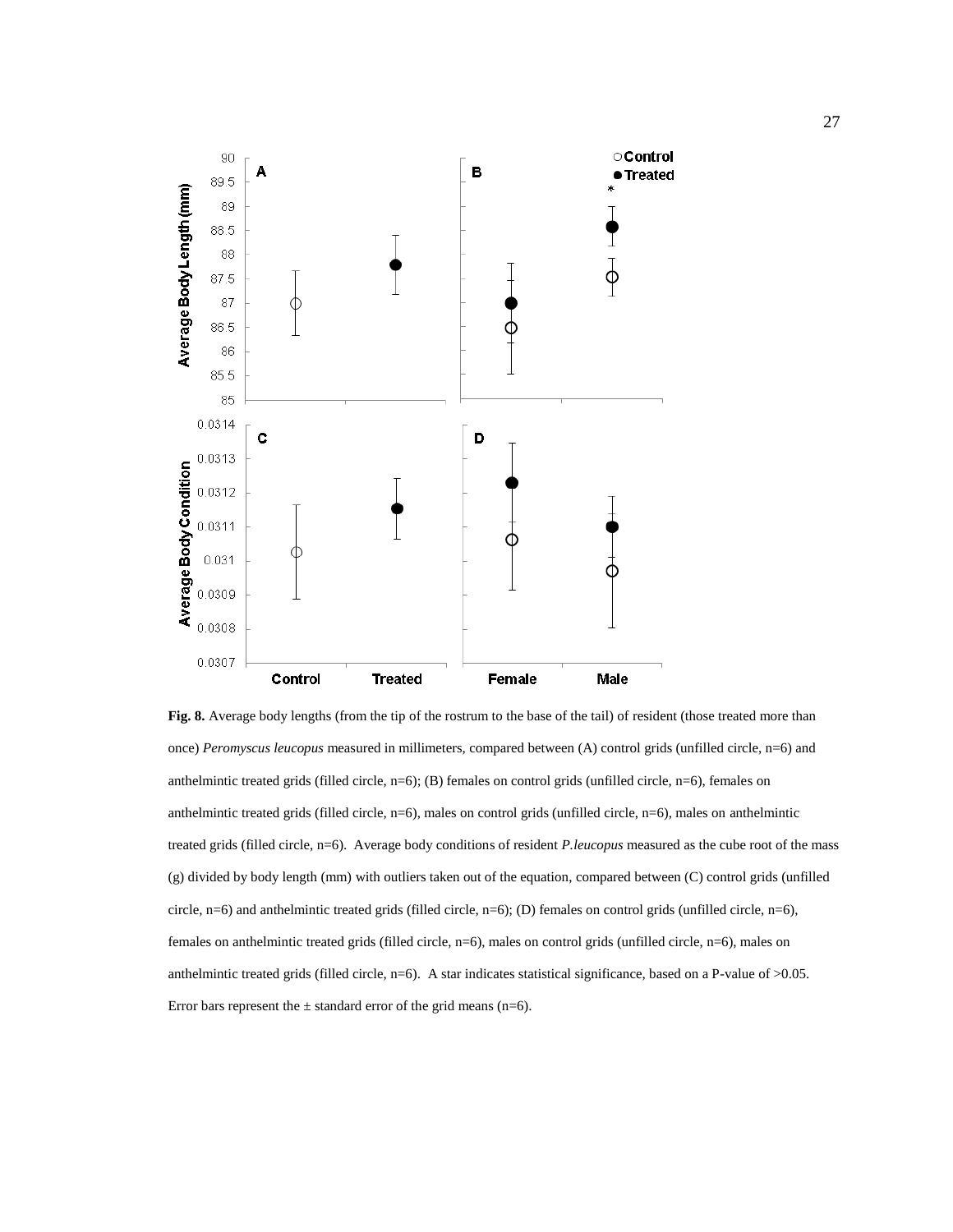The average proportions of *Peromyscus leucopus* residents parasitized by ectoparasites (i.e. botflies, fleas, mites, ticks) were not significantly different between control and anthelmintic treated grids, indicating that deworming did not significantly influence ectoparasitism. The average proportion of residents on control grids parasitized by at least one ectoparasite was 46.9% (SE=0.052), and the average proportion of residents on anthelmintic treated grids parasitized by at least one ectoparasite was  $43.6\%$  (SE=0.045), which were not significantly different (one-tailed P=0.32, t=0.48, df=8) (Fig. 9A). Additionally, the average proportions of residents parasitized by ectoparasites on control and anthelmintic treated grids did not differ significantly before treatment (trapping sessions 1 and 2) or after treatment (trapping sessions 3 through 9) (average P>0.05), indicating that deworming did not affect ectoparasitism on residents overall (Fig. 9C).

The average proportions of *P. leucopus* residents parasitized by botflies were not significantly different between control and anthelmintic treated grids, indicating that deworming did not significantly influence the presence of botflies in *P. leucopus*. The average proportion of residents on control grids parasitized by at least one botfly was 7.6% (SE=0.039), and the average proportion of residents on treated grids parasitized by at least one botfly was 6.3% (SE=0.016), which were not significantly different (P=0.74, t=0.34, df=7) (Fig. 9B). In addition, data from trapping sessions 1 through 9 indicated that the average proportions of residents parasitized by at least one botfly were not significantly different on control and treated grids (average P>0.05), both before and after the start of treatment (Fig. 9D).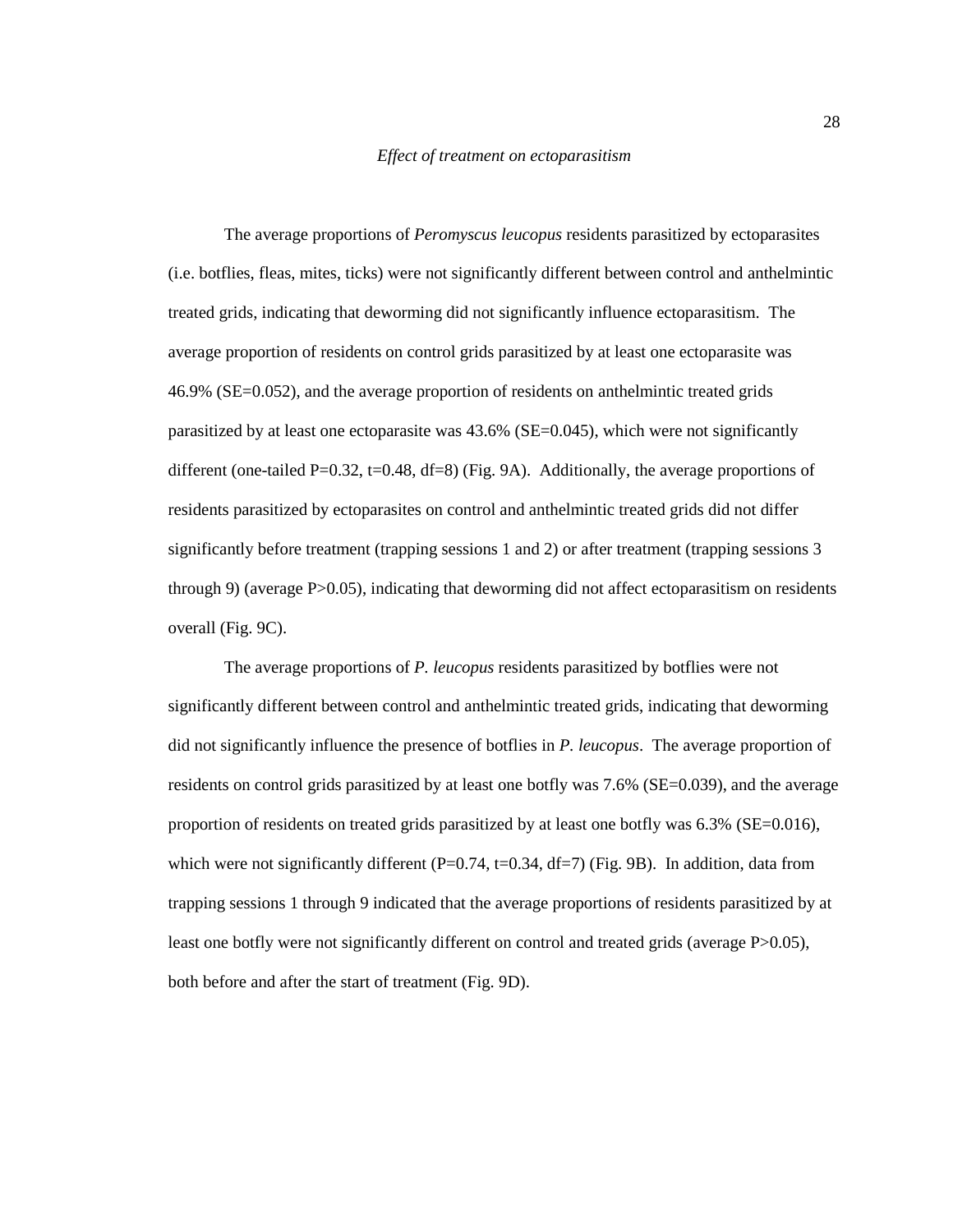

**Fig. 9.** Average proportions of *Peromyscus leucopus* parasitized by ectoparasites (botflies, fleas, mites, ticks), compared between (A) resident mice (those treated more than once) on control grids (unfilled circle, n=6) and anthelmintic treated grids (filled circle, n=6); (B) control grids (unfilled circles, n=6) and anthelmintic treated grids (filled circles, n=6) from trapping sessions 1 (May 24, 2011) through 9 (November 23, 2011). Trapping sessions 1 and 2 represent all captures, since treatment was not administered until the second trapping session. Trapping sessions 3 through 9 only represent resident mice. The dotted line represents the start of treatment. The average proportions of *P. leucopus* parasitized by botflies, compared between (C) resident mice on control grids (unfilled circle, n=6) and anthelmintic treated grids (filled circle, n=6); (D) control grids (unfilled circles, n=6) and anthelmintic treated grids (filled circles, n=6) from trapping sessions 1 through 9. Trapping sessions 1 and 2 represent all captures, since treatment was not administered until the second trapping session. Trapping sessions 3 through 9 only represent resident mice. The change is represented by a dotted line. Error bars represent the  $\pm$  standard error of the grid means (n=6).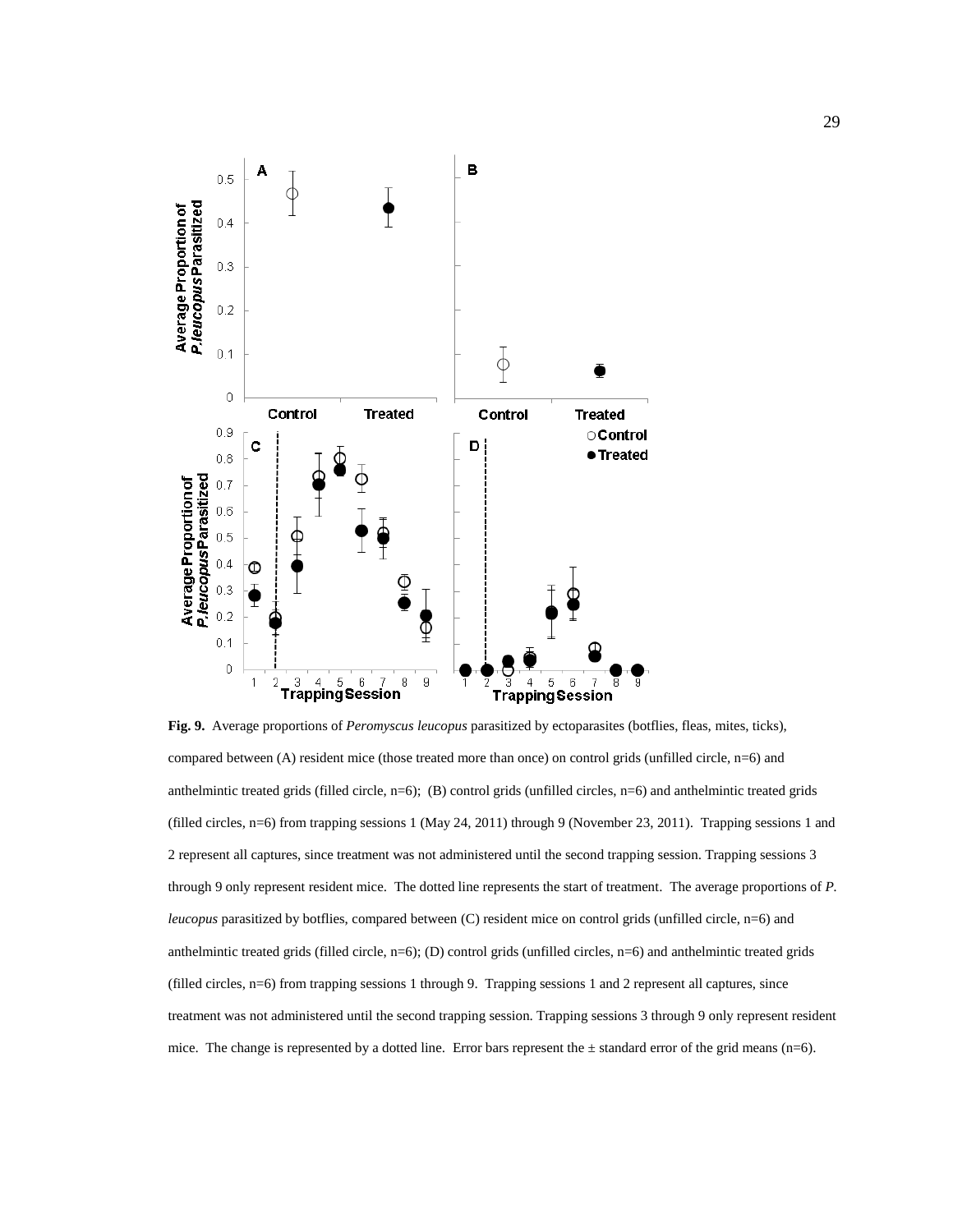# **Chapter 4**

## **Discussion**

<span id="page-34-0"></span>Administration of the anthelmintic led to a significant increase in the average proportion of *Peromyscus leucopus* in breeding condition and a significant increase in the average proportion of female *P. leucopus* pregnant. This supports our hypothesis that helminthes can reduce reproductivity in the *P. leucopus* populations, which is a destabilizing host-parasite interaction (Anderson and May, 1978; May and Anderson, 1978). This finding is substantial because it suggests that helminthes have a destabilizing effect on *P. leucopus* populations and may be able to regulate the growth of white-footed mouse populations (Anderson and May, 1978; May and Anderson, 1978). Therefore, this study supports the findings of Hudson et. al. (1992) who discovered that the removal of helminthes increased fecundity in the red grouse (*Lagopus lagopus scoticus*) in northern England (Dobson and Hudson, 1992; Hudson et al., 1992). Additionally, our study supports the findings of Vandegrift et. al. (2008) who discovered that the removal of helminthes increased fecundity in *P. leucopus* and led to the reversal of the mid-summer breeding hiatus within this species (Vandegrift et al., 2008).

The anthelmintic also led to an increase in the average body length and average growth rate of male *P. leucopus*. This is consistent with our hypothesis and the findings of Vandegrift et. al. (2008) (Vandegrift et al., 2008), that helminthes have a negative effect on the physiological health and vital rates of males in *P. leucopus* populations. The anthelmintic also led to a statistically significant increase in the average mass of male *P. leucopus*, although the difference was so low that it was likely biologically insignificant. The average mass, body length and growth rate were also higher for residents overall on anthelmintic treated grids compared to control grids, however the differences were not statistically significant. Additionally, the average mass and body length were higher for female residents on anthelmintic treated grids compared to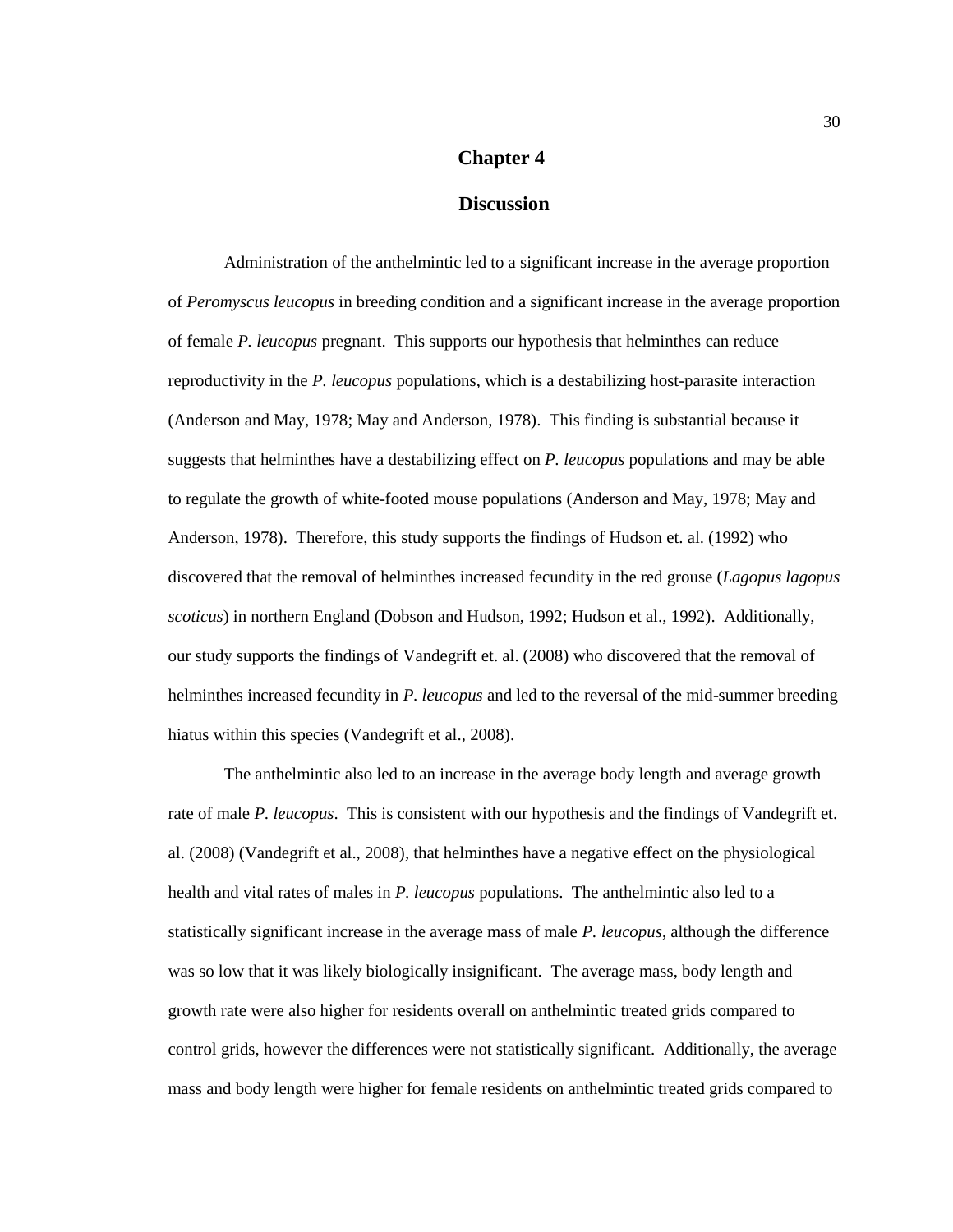control grids, although these results were not statistically significant. The average growth rate was actually higher for female residents on control grids compared to anthelmintic treated grids, although the difference was not significantly different. In order to determine whether helminthes truly do affect the average mass, average body length and average growth rate of *P. leucopus* overall and female *P. leucopus*, another study should be conducted with a larger sample size and the study should be performed over a longer period of time.

Based on the Jolly-Seber population model, administration of the anthelmintic did not influence the average population estimates of *P. leucopus*. This finding does not support our hypothesis, since helminthes can reduce fecundity and increase morbidity of host populations (Dobson and Hudson, 1992; Hudson et al., 1992; Vandegrift and Hudson, 2009; Vandegrift et al., 2008), which we expect would have an indirect effect on population estimates of the host as well. However, these findings were consistent with those observed in the study performed by Vandegrift et. al. (2008) (Vandegrift et al., 2008), who also found that anthelmintic treated *P. leucopus* did not exhibit significantly different population estimates compared to control *P. leucopus*.

Furthermore, the anthelmintic did not significantly affect survival of *P. leucopus*, measured as the natural log transformed days known alive. Although, the average natural log transformed days known alive was higher for anthelmintic treated residents compared to control grids, these results were not significantly different. These results do not support our hypothesis, since helminthes can reduce fecundity and increase morbidity in host populations (Dobson and Hudson, 1992; Hudson et al., 1992; Vandegrift and Hudson, 2009; Vandegrift et al., 2008), which we expect would have an indirect effect on survival. These results were also inconsistent with those found by Vandegrift et. al. (2008) (Vandegrift et al., 2008), who discovered that anthelmintic treated *P. leucopus* residents and anthelmintic treated *P. leucopus* resident males exhibited higher survival rates. Further studies with a larger sample size conducted over a longer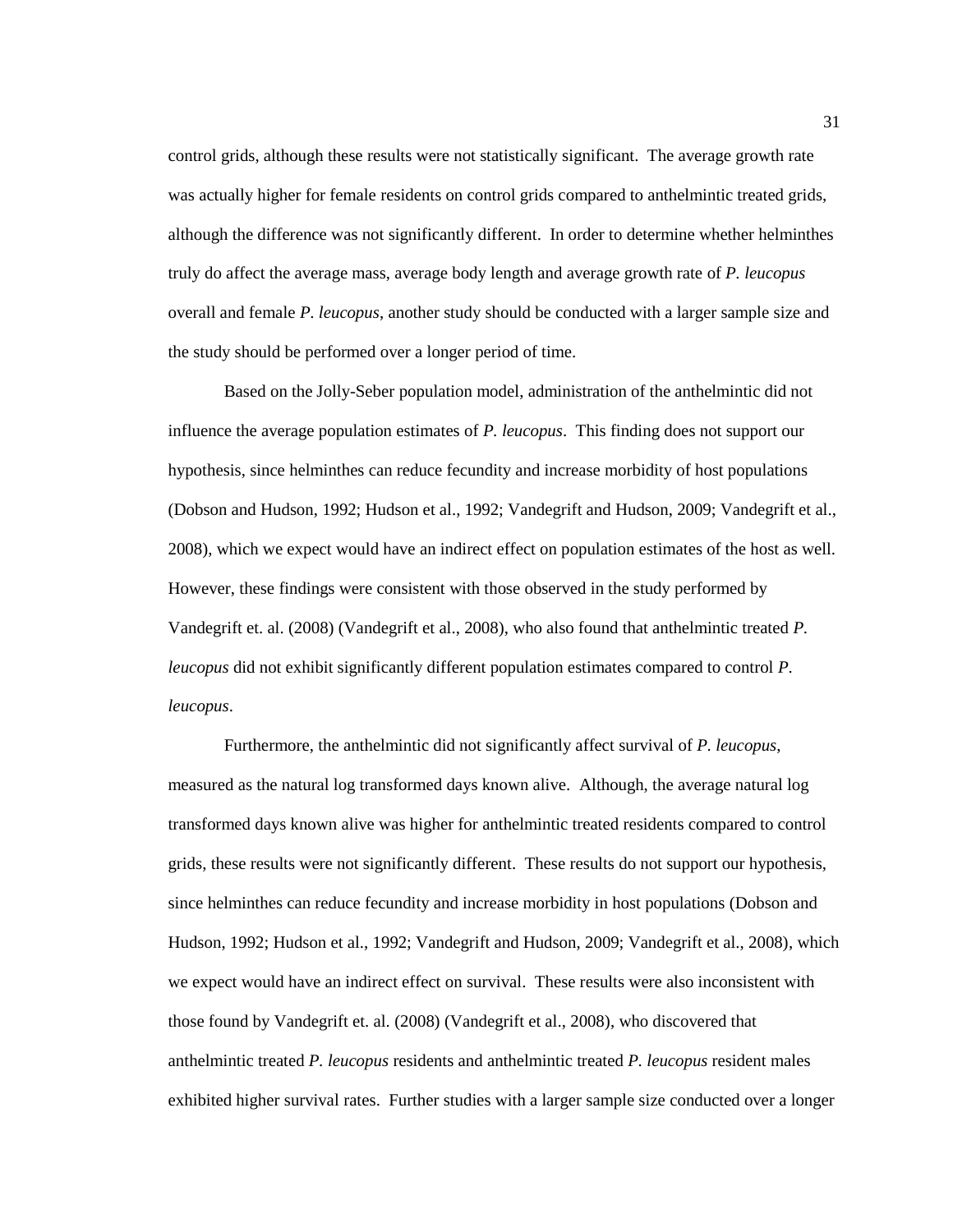period of time should be performed to determine if helminthes do indeed affect survival in *P. leucopus*.

Although, the anthelmintic significantly increased the average proportion of *P. leucopus* in breeding condition, it did not significantly increase the average proportion of females and males in breeding condition. Vandegrift et. al. (2008) also found that anthelmintic treatment did not significantly increase the average proportion of male *P. leucopus* in breeding condition, but they did find that anthelmintic treatment did significantly increase the average proportion of female *P. leucopus* in breeding condition (Vandegrift et al., 2008). The lack in statistical significance of the results may be due to the deficiency in an adequate sample size.

The average body condition was not significantly higher in anthelmintic treated *P. leucopus* residents overall and anthelmintic treated resident female and male *P. leucopus*. This is inconsistent with our hypothesis, since helminthes have been shown to decrease physiological condition and increase morbidity in the host species (Dobson and Hudson, 1992; Hudson et al., 1992; Hudson, 2002). Vandegrift et. al. (2008) demonstrated that the removal of helminthes increased the average body condition of male *P. leucopus*, but their results did not demonstrate that anthelmintic treatment influenced average body condition in *P. leucopus* overall or female *P. leucopus* (Vandegrift et al., 2008).

Lastly, the anthelmintic did not significantly influence the presence of ectoparasites in *P. leucopus*. This supports our hypothesis, because the anthelmintic (Levamisole hydrochloride™) is designed for the treatment of helminthes, not ectoparasites. Although, we expected anthelmintic treated mice to exhibit better overall physiological conditions, environmental factors are likely to play a larger role in the ectoparasitism of individual mice compared to internal factors (e.g. mass, length, fecundity, etc.) that may have varied between anthelmintic treated and control *P. leucopus* (Durden and Wilson, 1991; Wharton and Cross, 1956).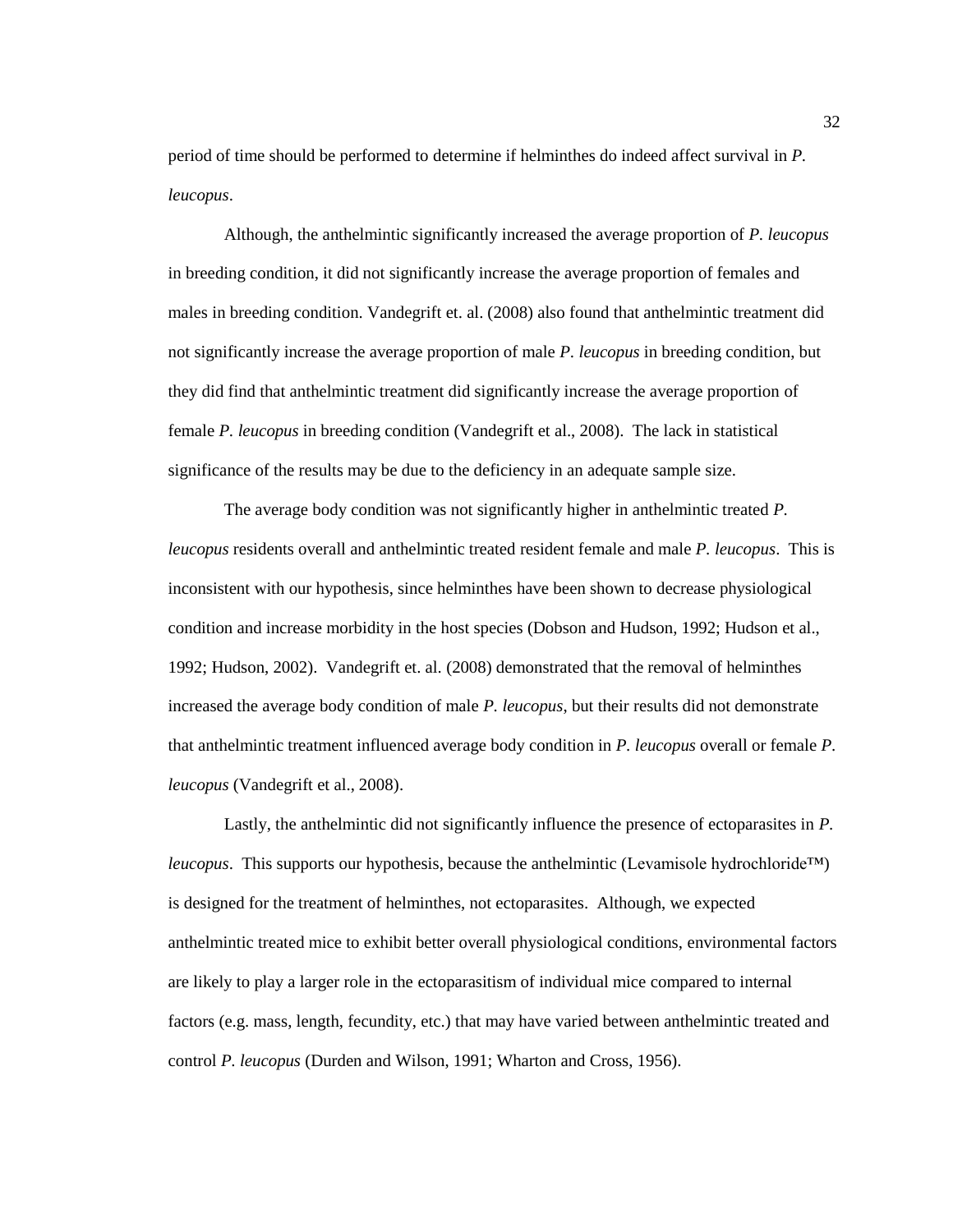Possibly the greatest weakness in this study was an insufficient sample size. Most of the results corresponded with our hypotheses, but they were not statistically significant to actually support our hypotheses. In order to determine the adequate sample size, a power analysis should be conducted. Performing another study with an adequate sample size, as determined by the power analysis would provide a stronger indication of the effect of parasitism on *P. leucopus* population dynamics.

Although, there have been few empirical studies to determine the effect of endoparasitism on population dynamics in animal species, there is supporting evidence that helminthes may cause instability in some host populations (Anderson and May, 1978; Dobson and Hudson, 1992; Hudson et al., 1992; May and Anderson, 1978; Vandegrift et al., 2008). In the future, we suggest that similar studies be performed on other species of animals in order to have a greater understanding of the effect of helminthes on population dynamics. Additionally, we suggest that further studies be performed on *P. leucopus* to further understand the effect of parasitism on population dynamics in this species, and also to understand why anthelmintic treatment significantly increased the average mass, length and growth rate in *P. leucopus* males, but not in females.

Overall, our study suggests that helminthes have a negative effect on breeding condition and pregnancy in *P. leucopus*, and they also decrease the average mass, length and growth rate of *P. leucopus* males. These results are consistent with those of other studies (Anderson and May, 1978; Dobson and Hudson, 1992; Hudson et al., 1992; May and Anderson, 1978; Vandegrift and Hudson, 2009; Vandegrift et al., 2008) and suggest that helminthes may have the ability to drive population cycles in the white-footed mouse.

Population cycles have been recorded in several animal species and can have major impacts on society, leading to famine and disease. In particular, rodents are major carriers of zoonotic diseases and are often responsible for disease outbreaks and agricultural losses in human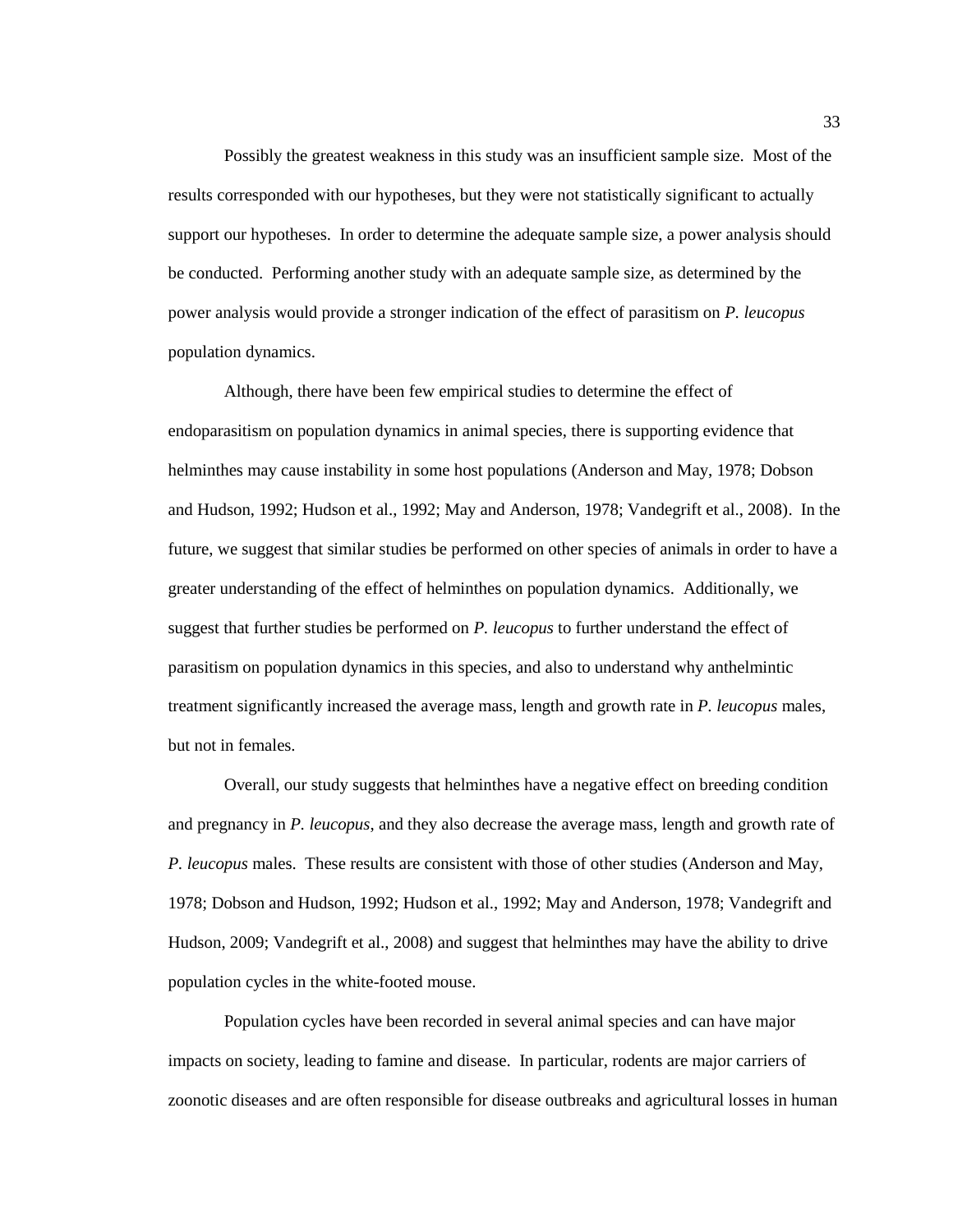<span id="page-38-0"></span>populations (Ostfeld and Holt, 2004; Singleton et al., 2001; Williamson and Oyston, 2012). By understanding the effect of parasitism on population dynamics in the white-footed mouse, we may learn how to control rodent populations through parasitic manipulation, which could significantly improve human health and well-being. These techniques may be applicable to other species as well.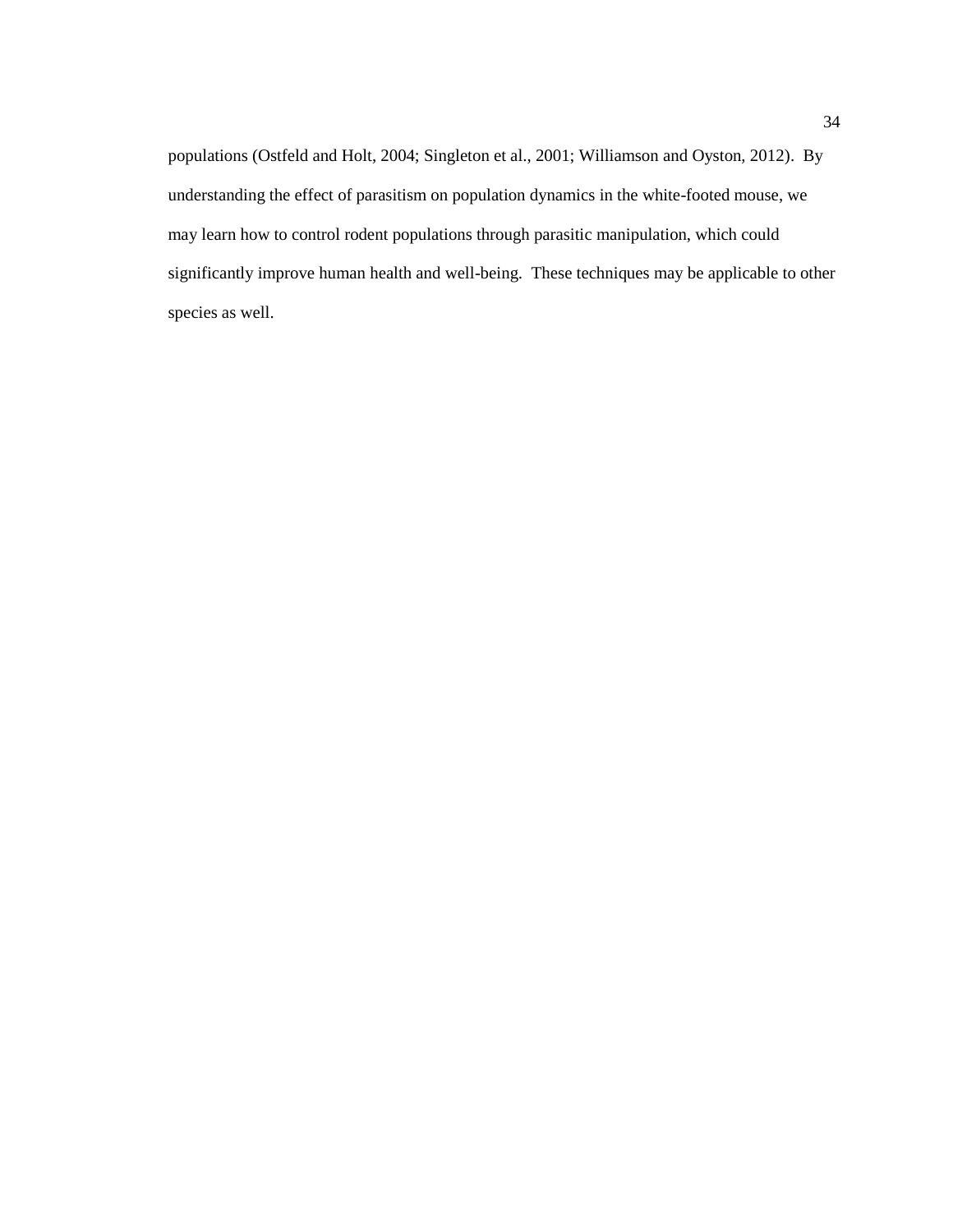#### **REFERENCES**

- Anderson, R.M., May, R.M., 1978. Regulation and stability of host-parasite population interactions. 1. Regulatory processes. Journal of Animal Ecology 47, 219-247.
- Arditi, R., Berryman, A.A., 1991. The biological-control paradox. Trends in Ecology & Evolution 6, 32-32.
- Arditi, R., Ginzburg, L.R., 1989. Coupling in predator prey dynamics- ratio-dependence. Journal of Theoretical Biology 139.
- Beck, J., Osgood, S., Smith, M., 1959. The Oregon meadow mouse interruption of 1957-1959. Federal Cooperation Extension Service, Oregon State College, Corvallis.
- Brown, L.N., 1964. Reproduction of the brush mouse and white-footed mouse in the central United States. Amer Medland Natur 72.
- Burt, W., 1940. Territorial behavior and populations of some small mammals in southern Michigan. Miscellaneous Publication of the Museum of Zoology 45, 1-51.
- Cornish, L., Bradshaw, W., 1978. Patterns in twelve reproductive parameters for the white-footed mouse (*Peromyscus leucopus*). Journal of Mammology 59, 731-739.
- Debach, P., 1974. Biological control by natural enemies. Biological Control by Natural Enemies.
- Dobson, A.P., Hudson, P.J., 1992. Regulation and stability of a free-living host-parasite system-*Trichostrongylus-tenuis* in red grouse .2. Population-models. Journal of Animal Ecology 61.
- Durden, L.A., Wilson, N., 1991. Parasitic and phoretic arthropods of sylvatic and commensal white-footed mice (*Peromyscus leucopus*) in central Tennessee, with notes on Lyme disease. The Journal of Parasitology 77, 219-223.
- Elton, C., Nicholson, M., 1942. The ten-year cycle in numbers of the lynx in Canada. Journal of Animal Ecology 11.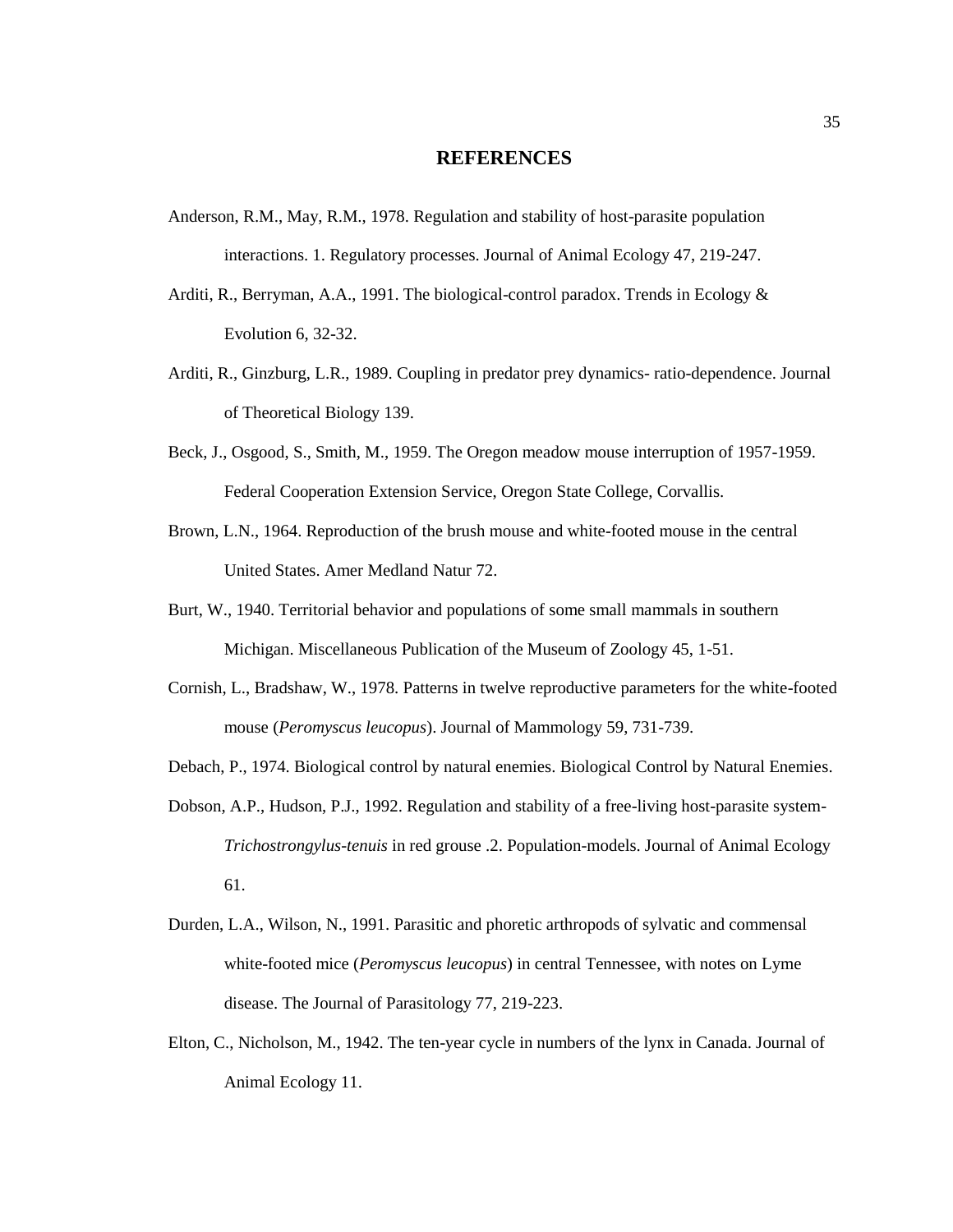- Elton, C.S., 1924. Periodic fluctuations in the numbers of animals Their causes and effects. British Journal of Experimental Biology 2.
- Hagen, K., Franz, J., 1973. A history of biological control. History of Entomology, 433-476.
- Hairston, N.G., Smith, F.E., Slobodkin, L.B., 1960. Community structure, population control, and competition. American Naturalist 94.
- Hudson, P.J., Newborn, D., Dobson, A.P., 1992. Regulation and stability of a free-living hostparasite system- *Trichostrongylus-tenius* in red grouse .1. Monitoring and parasite reduction experiments. Journal of Animal Ecology 61.
- Hudson, P.J.e.a., 2002. The Ecology of Wildlife Diseases. Oxford University Press.
- Krebs, C.J., Gaines, M.S., Keller, B.L., Myers, J.H., Tamarin, R.H., 1973. Population cycles in small rodents. Science 179.
- Lotka, A., 1925. Elements of physical biology, Baltimore.
- Luck, R.F., 1990. Evaluation of natural enemies for biological-control A behavioral-approach. Trends in Ecology & Evolution 5.
- May, R.M., Anderson, R.M., 1978. Regulation and stability of host-parasite population interactions .2. Destabilizing processes. Journal of Animal Ecology 47, 249-267.
- McCauley, E., Murdoch, W.W., 1987. Cyclic and stable-populations Plankton as paradigm. American Naturalist 129.
- Ostfeld, R.S., Holt, R.D., 2004. Are predators good for your health? Evaluating evidence for topdown regulation of zoonotic disease reservoirs. Frontiers in Ecology and the Environment 2.
- Peterson, R.O., Page, R.E., Dodge, K.M., 1984. Wolves, moose, and the allometry of populationcycles. Science 224.
- Pollock, K.H., Nichols, J.D., Brownie, C., Hines, J.E., 1990. Statistical-inference for capturerecapture experiments. Wildlife Monographs, 1-97.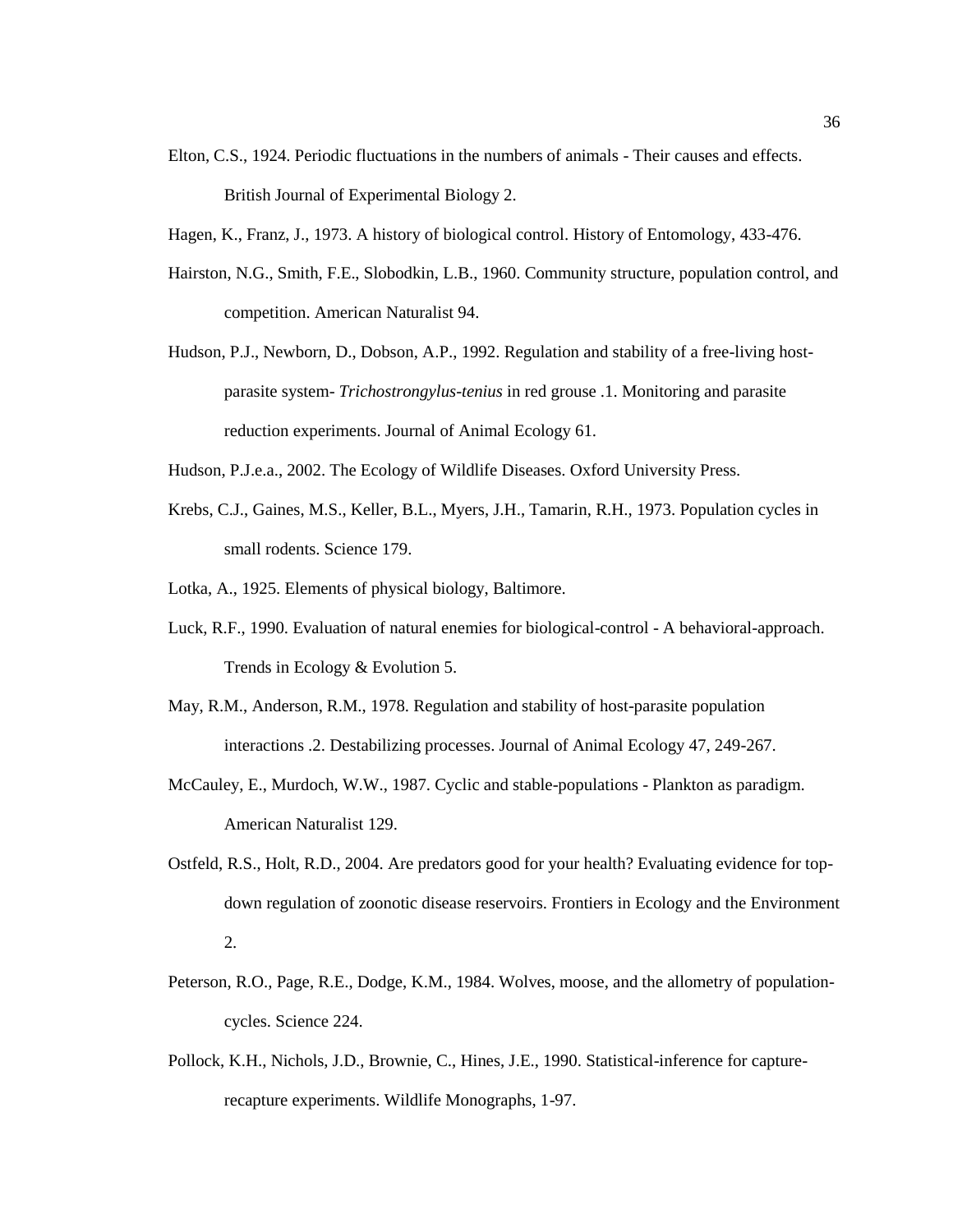- Rintamaa, D.L., Mazur, P.A., Vessey, S.H., 1976. Reproduction during 2 annual cycles in a population of *Peromyscus-leucopus-noveboracensis*. Journal of Mammalogy 57.
- Rosenzwe.Ml, 1971. Paradox of enrichment- destabilizing of exploitation ecosystems in ecological time. Science 171.
- Singleton, G., Krebs, C.J., Davis, S., Chambers, L., Brown, P., 2001. Reproductive changes in fluctuating house mouse populations in southeastern Australia. Proceedings of the Royal Society of London Series B-Biological Sciences 268.
- Terman, C.R., 1998. Early-summer reproductive curtailment in wild white-footed mice and reproductive recovery in the laboratory. Journal of Mammalogy 79.
- Turnbull, A.L., Chant, D.A., 1961. Practice and theory of biological control of insects in Canada. Canadian Journal of Zoology 39.
- Vanbuskirk, J., Ostfeld, R.S., 1995. Controlling Lyme-disease by modifying the density and species composition of tick hosts. Ecological Applications 5.
- Vandegrift, K.J., Hudson, P.J., 2009. Could parasites destabilize mouse populations? The potential role of *Pterygodermatites peromysci* in the population dynamics of free-living mice, *Peromyscus leucopus*. International Journal for Parasitology 39, 1253-1262.
- Vandegrift, K.J., Raffel, T.R., Hudson, P.J., 2008. Parasites prevent summer breeding in whitefooted mice, *Peromyscus leucopus*. Ecology 89, 2251-2258.
- Wharton, G.W., Cross, H.F., 1956. Studies on the feeding habits of 3 species of Laelaptid mites. Journal of Parasitology 42, 45-50.
- Williamson, E., Oyston, P., 2012. The natural history of incidence of *Yersinia pestis* and prospects for vaccination. Journal of Medical Microbiology 61, 911-918.
- Wolff, J., 1986. The effects of food on mid-summer breeding activity in *Peromyscus leucopus* in southwestern Virginia. Canadian Journal of Zoology 64, 855-858.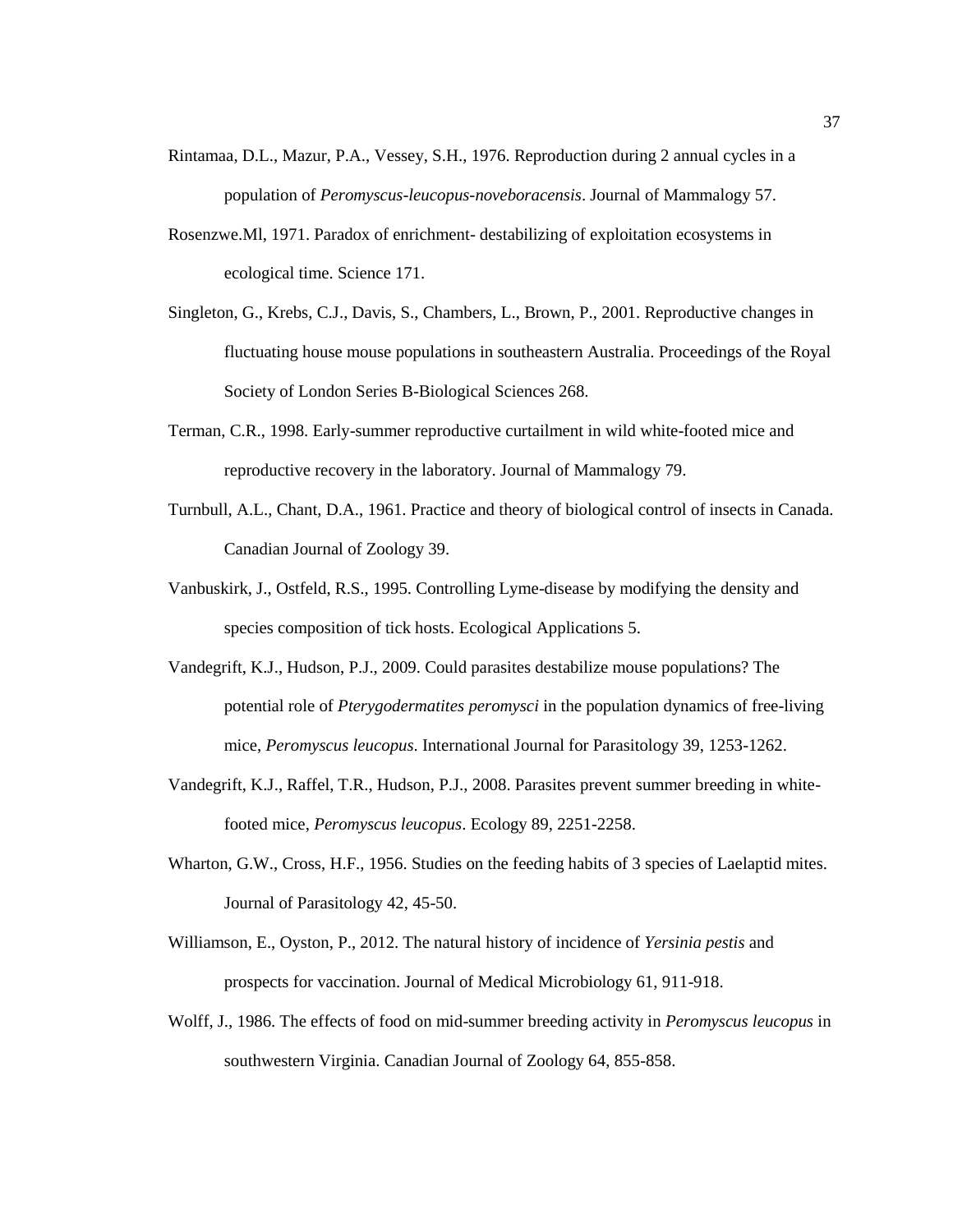Wolff, J.O., 1985. Comparative population ecology of *Peromyscus-leucopus* and *Peromyscusmaniculatus*. Canadian Journal of Zoology-Revue Canadienne De Zoologie 63.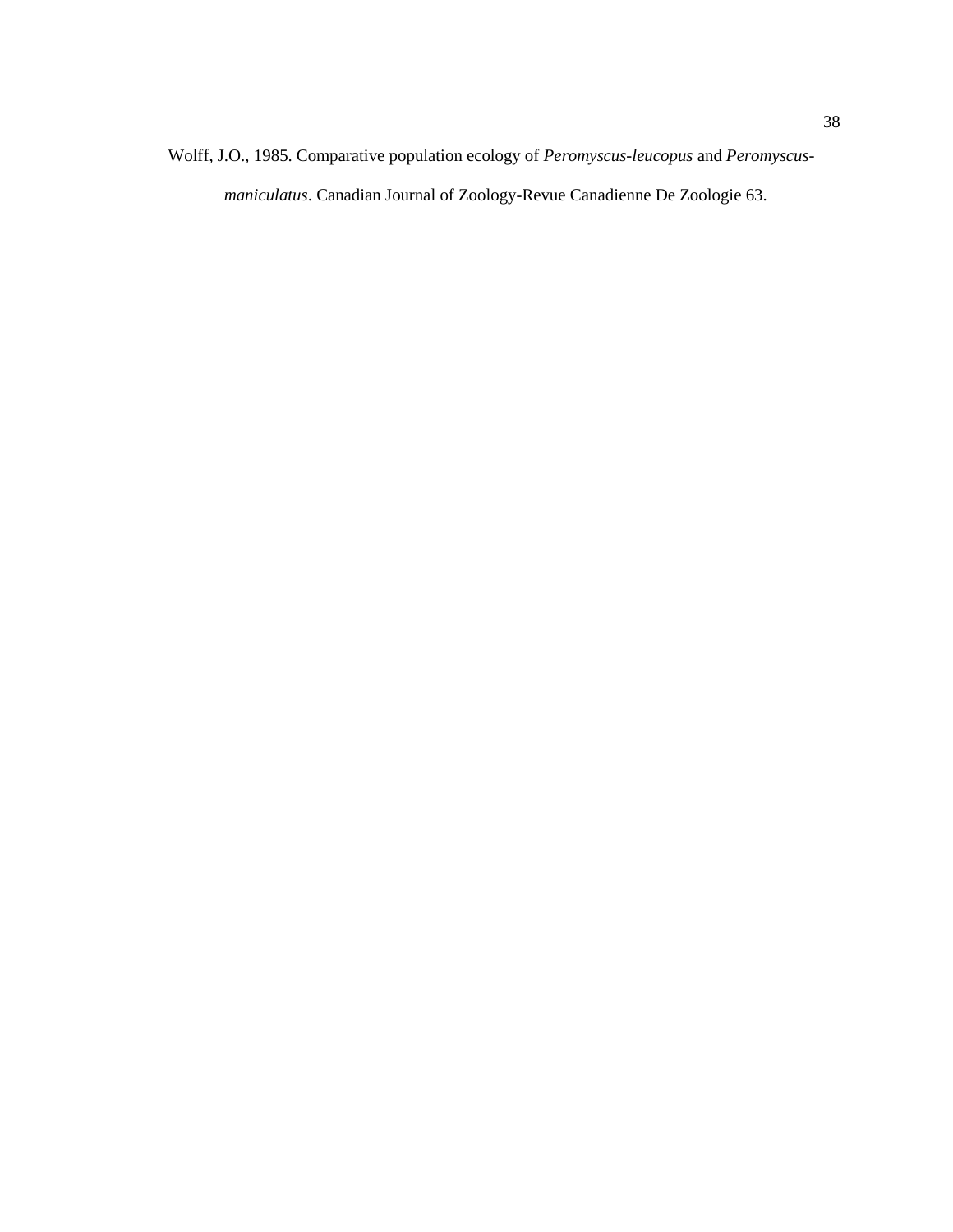# **ACADEMIC VITA**

Kelly R. Spore 506 Stonehenge Drive Lititz, PA 17543 krs5284@psu.edu

\_\_\_\_\_\_\_\_\_\_\_\_\_\_\_\_\_\_\_\_\_\_\_\_\_\_\_\_\_\_\_\_\_\_\_\_\_\_\_\_

# **EDUCATION**

**The Pennsylvania State University,** College of Agricultural Sciences, University Park, PA

Bachelor of Science in Veterinary and Biomedical Sciences, 2013

Schreyer Honors College, 2013

**Phillips University**, International Summer University, Marburg, Germany

Study Abroad Program, 2011

**University of Pretoria**, Centre for Wildlife Management, Pretoria, South Africa

Study Abroad Program, 2010

## **PROFESSIONAL EXPERIENCE**

**Lancaster Veterinary Associates,** *Bovine Veterinarian Intern* 

December 2011-January 2012

Lancaster, PA

 Assisted veterinarians in performing herd checks, treating sick cows, dehorning calves and performing surgical procedures.